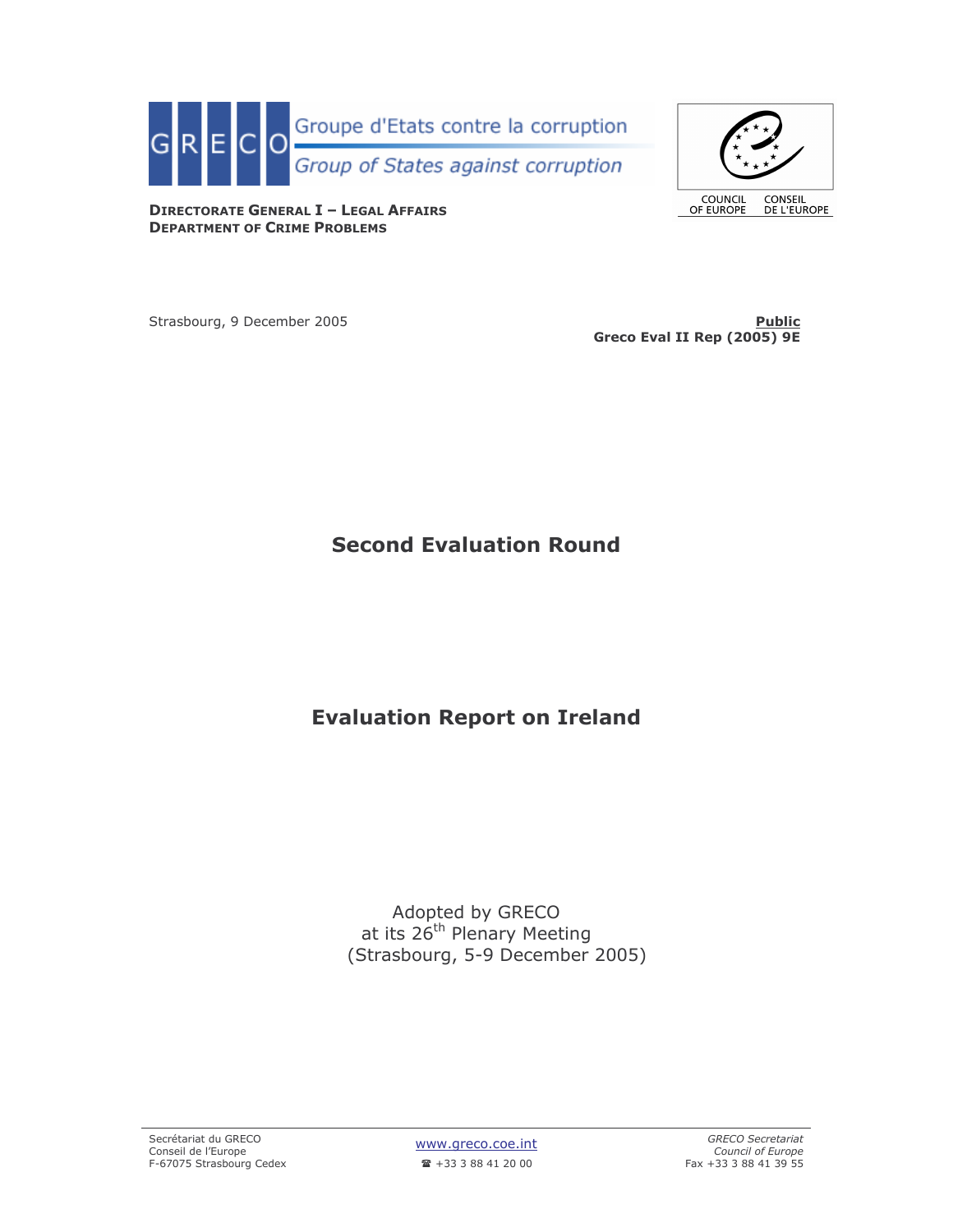#### L. **INTRODUCTION**

- $1<sup>1</sup>$ Ireland was the twenty-fifth GRECO member to be examined in the Second Evaluation Round. The GRECO evaluation team (hereafter referred to as the "GET") was composed of Ms Tania VAN DIJK, Senior policy officer, Ministry of Justice (The Netherlands), Mr Denis OSBORNE, Independent Adviser on Governance and Development (United Kingdom) and Ms Alexandra KAPIŠOVSKÁ, Adviser of the Department of International Affairs, Ministry of Justice (Slovak Republic). This GET, accompanied by a member of the Council of Europe Secretariat, visited Ireland from 21 to 24 March 2005. Prior to the visit the GET experts were provided with replies to the Evaluation questionnaire (document Greco Eval II (2004) 15E) as well as copies of relevant legislation.
- $2.$ The GET met with the Minister for Justice, Equality and Law Reform together with officials from the following governmental organisations: the Department of Justice, Equality and Law Reform, the Office of the Director of Public Prosecutions (DPP) and the Attorney General's Office, various branches of the Garda Síochána (the Police), the Criminal Assets Bureau (CAB), the Department of Finance, the Office of the Ombudsman, the Information Commissioner, the Standards in Public Office Commission, the Revenue Commissioners, the Company Registrar and the Director of Corporate Enforcement. Moreover, the GET met with representatives of the following nongovernmental bodies: the Irish Chapter of Transparency International (under establishment), trade unions of the public sector, the Institute of Chartered Accountants in Ireland and the Irish Independent (newspaper).
- $3<sub>1</sub>$ The Second Evaluation Round, which runs from 1 January 2003 to 31 December 2005, deals with the following themes:
	- **Theme I Proceeds of corruption:** Guiding Principles 4 (seizure and confiscation of proceeds of corruption) and 19 (connections between corruption and money laundering/organised crime), as completed, for members having ratified the Criminal Law Convention on Corruption<sup>1</sup> (ETS 173), by Articles 19 paragraph 3, 13 and 23 of the Convention:
	- Theme II Public administration and corruption: Guiding Principles 9 (public administration) and 10 (public officials);
	- Theme III Legal persons and corruption: Guiding Principles 5 (legal persons) and 8 (fiscal legislation), as completed, for members having ratified the Criminal Law Convention on Corruption (ETS 173), by Articles 14, 18 and 19, paragraph 2 of the Convention.
- 4. The present report was prepared on the basis of the replies to the questionnaire and the information provided during the on-site visit. The main objective of the report is to evaluate the effectiveness of measures adopted by the Irish authorities in order to comply with the requirements deriving from the provisions indicated in paragraph 3. The report contains a description of the situation, followed by critical analysis. The conclusions include a list of recommendations adopted by GRECO and addressed to Ireland in order to improve its level of compliance with the provisions under consideration.

<sup>&</sup>lt;sup>1</sup> Ireland ratified the Criminal Law Convention on Corruption on 3 October 2003. The Convention entered into force with regard to Ireland on 1 February 2004.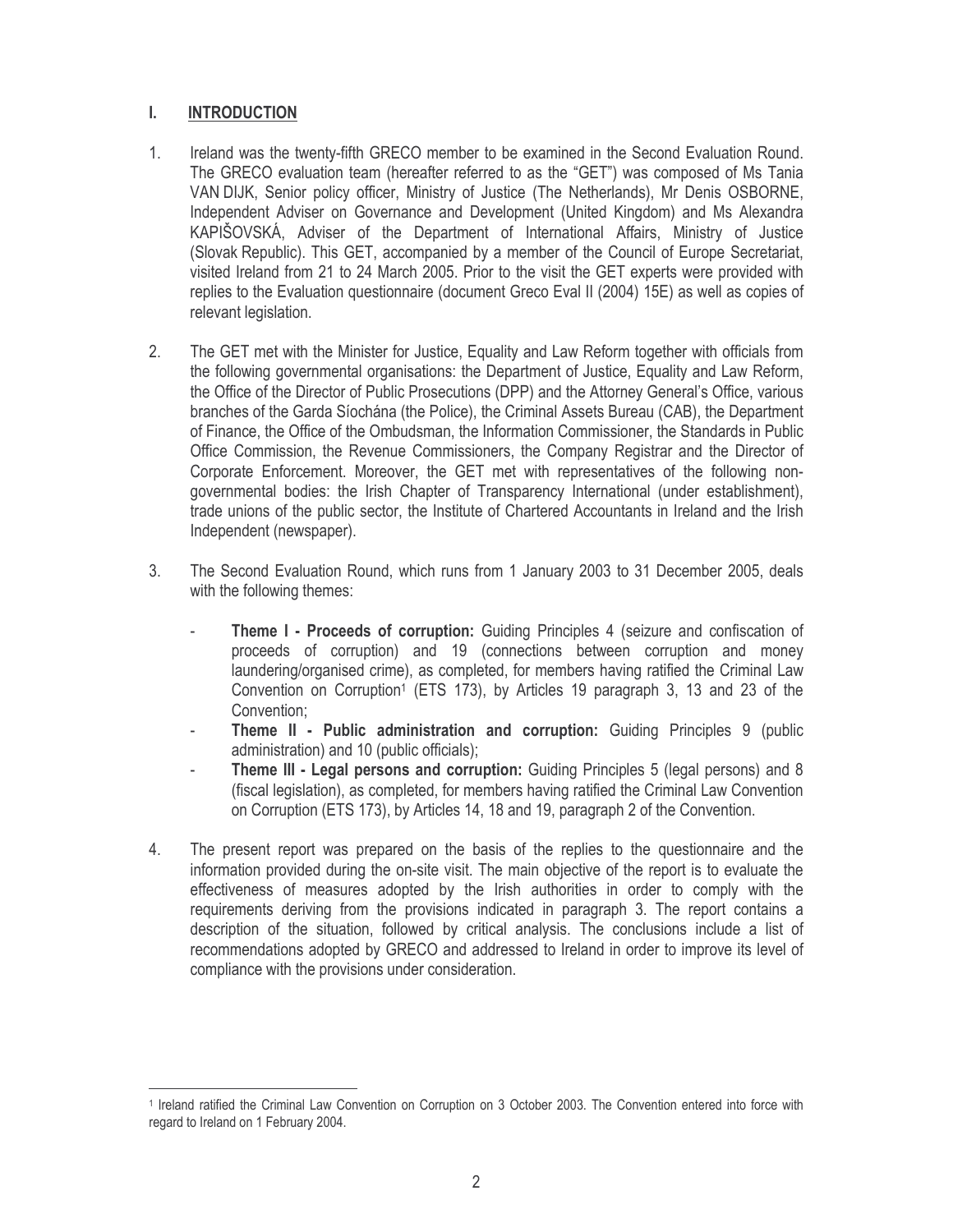#### II. THEME I - PROCEEDS OF CORRUPTION

#### **Description of the situation** a.

# Confiscation and other deprivation of instrumentalities and proceeds of crime

- Irish law provides for "criminal confiscation" of the proceeds of a crime following conviction on 5. indictment and for "civil forfeiture" of the proceeds of crime in cases where there is no conviction (in rem). These two schemes are complementary to each other. Provision is also made for the forfeiture of the instrumentalities of crime following conviction for an offence. The GET was informed that the "criminal confiscation" (following conviction) should be used with priority in cases where it is considered possible to obtain a criminal conviction. Both schemes can be used with regard to instrumentalities and proceeds deriving from corruption. Although not technically confiscation, taxation is also a means by which to recover the proceeds of crime, which is widely used under the scheme of civil forfeiture. In cases where civil proceedings have been instituted as well as criminal proceedings, the criminal confiscation overrides the civil freezing order.
- 6. The Criminal Justice Act 1994 (CJA), as amended, contains provisions on confiscation of the proceeds of crime following conviction. Under Section 9 of the Act, where a person is convicted of any offence on indictment<sup>2</sup>, other than an offence of drug trafficking or financing terrorism<sup>3</sup>, the court can, on the application of the Director of Public Prosecutions (DPP), enquire into whether the person has benefited from the offence and, if it is satisfied that there has been such a benefit, the court may make a confiscation order. The burden of proof for determining whether and to what extent the person benefited from the offence is on the balance of probabilities (i.e. that applicable in civil proceedings) although the conviction itself must be obtained on the normal criminal standard (i.e. beyond reasonable doubt). If necessary, the property of the convicted person can be taken into possession and sold to satisfy the confiscation order. Section 61 of the CJA 1994, as amended, makes provision for forfeiture of the instrumentalities of crime e.g. of a bribe which was offered but not paid. Such forfeiture would involve not the proceeds of crime (as provided for under section 9) but property etc. used for the purpose of or to facilitate the commission of a crime, including corruption.
- $7.$ It is possible to confiscate direct or indirect (secondary) proceeds under the CJA. Property transferred to a third party for the purposes of avoiding a confiscation order may be considered as money laundering, which could be the basis for confiscation. "Realisable property" is defined in Section 3 of the CJA as any property held by the defendant or any property held by a person to whom the defendant has directly or indirectly made a gift etc. The court will determine the extent of the proceeds of crime which are to be confiscated (Sections 4, 5, 6, 8B & 9 of the CJA). Courts have in the past reduced the amounts confiscated in certain circumstances, such as where a property is co-owned by a partner who had no involvement in the crime. Expenditure by the criminal for the purpose of gaining the proceeds is not deducted in calculating the proceeds or benefit of the crime. The amount to be confiscated shall correspond with the benefit from the crime. Value confiscation is possible. The court determines the economic advantage by virtue of sections 5, 8B or 9 of the CJA, as appropriate. Where a person derives a pecuniary advantage as a result of or in connection with the commission of an offence, s/he is to be treated for the purposes of this section as if s/he had obtained, as a result of or in connection with the commission of the offence, a sum of money equal to the value of the pecuniary advantage.

<sup>&</sup>lt;sup>2</sup> Indictable offences are crimes that are considered serious offences, generally tried before a judge and a jury, as opposed to summary offences which are offences of a minor nature and are tried before a judge without a jury.

<sup>&</sup>lt;sup>3</sup> Confiscation of the proceeds of these crimes are provided for under sections 4 and 8B of the Act respectively.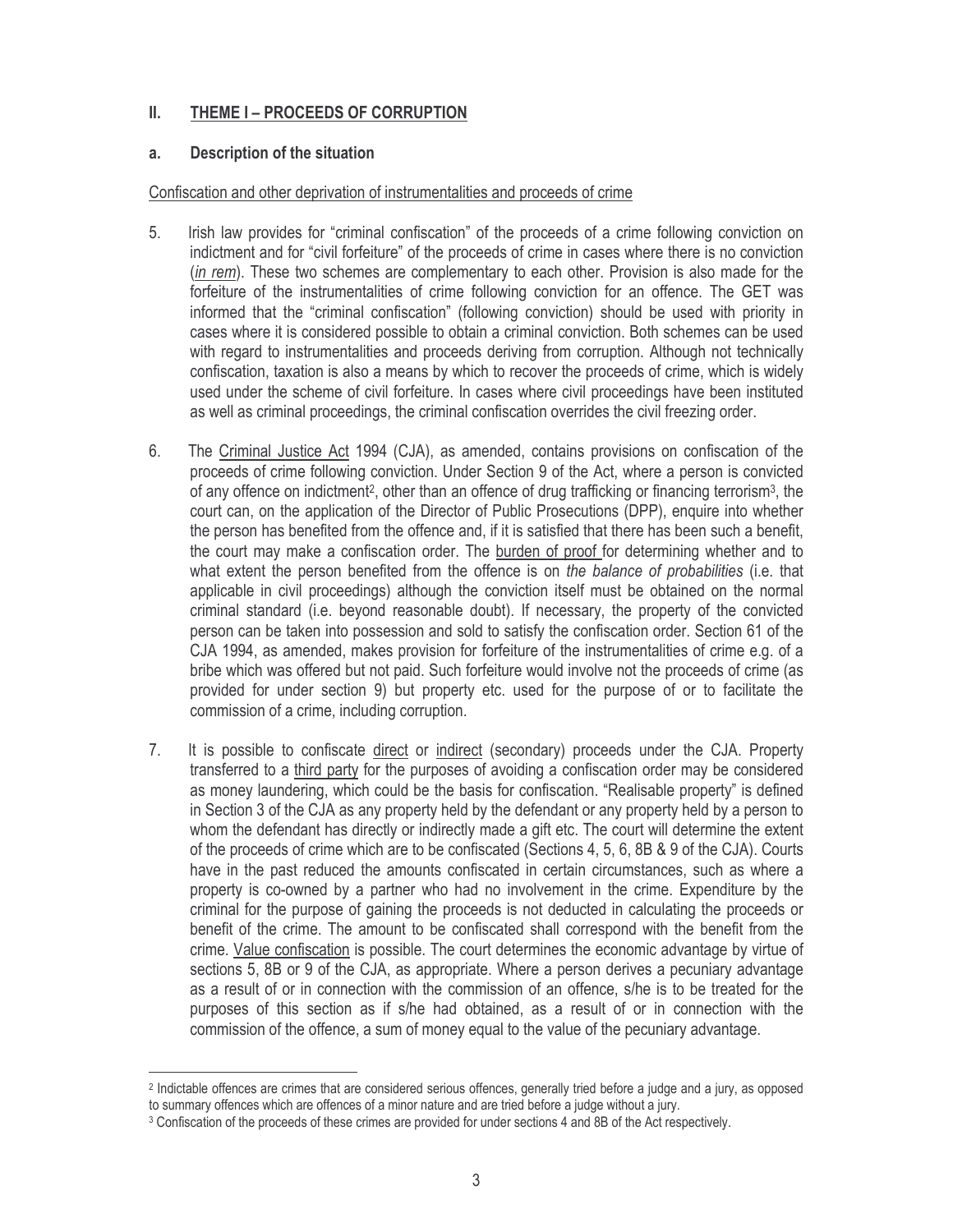- 8. The Proceeds of Crime Act 1996 (POCA), as amended, provides for civil forfeiture of property which derives or is suspected to derive, directly or indirectly, from the proceeds of crime. Similarly, the POCA provides for confiscation of property acquired by a third party (close relative, etc) if it is established that the source of the funds to acquire that property is in fact the proceeds of crime.
- 9. The Criminal Assets Bureau (CAB), set up in 1996, has responsibility for the identification, tracing and seizure of the proceeds of criminal activity. The Bureau is a multi-agency body (consisting of police, customs, tax administration and Department of Social and Family Affairs [welfare benefits]), tasked with applying a multi-agency law enforcement remit against proceeds of crime, including corruption. The Bureau works under the control and direction of the Chief Bureau Officer, who is a senior police officer. All action taken by the Bureau is subject to approval by or appeal to the Irish Courts. Applications under the Act may be made by a member of the Police not below the rank of Chief Superintendent, an authorised officer of the Revenue Commissioners or in the name of the CAB itself. Once the CAB shows the Court that the property is worth 13,000 Euros or more and derives, or is suspected to derive, directly or indirectly, from crime, the burden of proof shifts to the respondent. There is a general safeguard contained in the legislation whereby the Court must not make the order if there would be a serious risk of injustice. If the High Court is satisfied, on the balance of probabilities, that a person is in possession or control of property which is, or represents, the proceeds of crime, it may order the freezing of the property (This interim measure is described in more detail below). The initial court hearing is ex parte, but there is a provision for a full interlocutory hearing after twenty one days where the respondent has an opportunity to show the High Court, again on the balance of probabilities, that the property is not the proceeds of crime. If the seizure is maintained, the property may be made subject to a 'disposal order' - i.e. "confiscated" by the court - after seven years, or earlier if all parties consent to the reduction of the period of seven years (consent disposal order).
- 10. For the purposes of the POCA, "proceeds of crime" means any property (including money) obtained or received at any time by or as a result of or in connection with the commission of an offence. It refers to specified property that was acquired in whole or in part, with or in connection with property that directly or indirectly constitutes the proceeds of crime (secondary proceeds). Under the POCA, the civil recovery scheme can only be used with regard to property with a value exceeding 13 000 Euros. However, according to an amendment in 2005 to the Prevention of Corruption (Amendment) Act 2001, a suspected bribe, as an instrumentality of the corruption offence can be seized by any member of the Garda Síochána (police), regardless of its value (i.e. including those with a value of less than 13 000 Euros).
- Moreover, according to Section 16B, POCA (amendment in 2005), a "corrupt enrichment order" - $11.$ with the purpose of removing the advantage obtained through corruption - can be granted by the courts concerning an amount equivalent to the increase in value of a property as a result of a corrupt act, for example, planning (building) permission granted as a result of bribery, which has increased the value of the land.

### Interim measures

12. As is the case with regard to confiscation, interim measures, such as seizure and freezing, can be taken under either criminal or civil law procedures. Both schemes are applicable to instrumentalities and proceeds from offences of corruption. Under the CJA, seizure/freezing is used to secure suspected proceeds of crime in cases where prosecution is taken or contemplated, the matter being finally decided post conviction. Also the civil forfeiture scheme provides for interim orders and interlocutory orders to freeze what is believed, on the civil law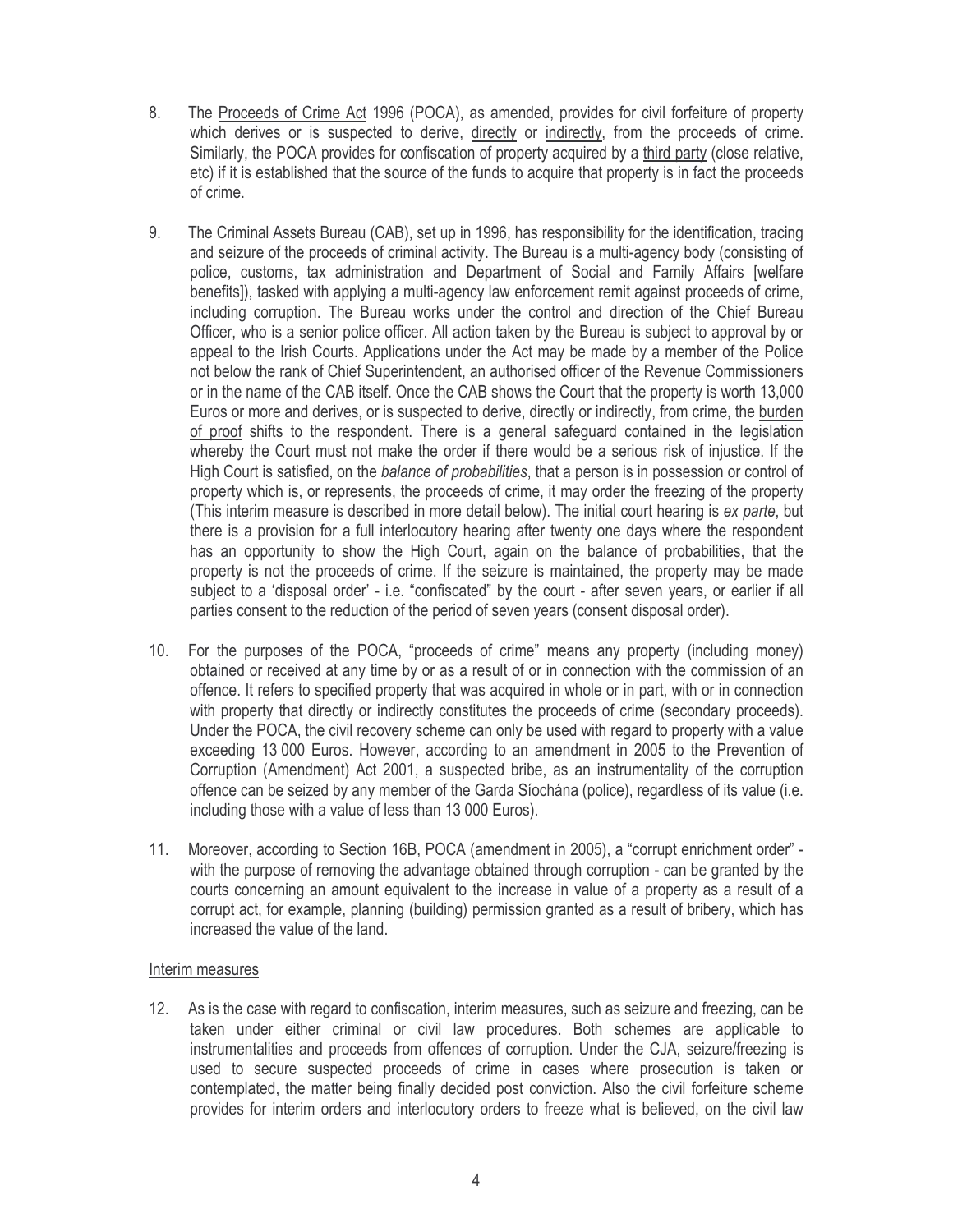balance of probabilities standard of proof, to be the proceeds of crime. A disposal order ("confiscation") can then be made after a period of 7 years (or earlier if all parties consent) to transfer the assets to the State if no proof is forthcoming that the assets were not the proceeds of crime.

- $13.$ The procedures providing for interim measures under the CJA are set out in Sections 23 and 24 of the Act. Under those procedures, an application may be made to the High Court for a restraint order to prohibit any person from dealing with any realisable property in certain circumstances. Section 23 of the Act sets out the circumstances in which the High Court powers are exercisable. In summary, this can arise where (a) prosecution proceedings have been instituted against a defendant, those proceeding have not been concluded and (i) a confiscation order has either already been made or (ii) it appears to the court that there are reasonable grounds to believe that a confiscation order may be made, or (b) the Court is satisfied that proceedings are to be instituted against a person and it appears to the Court that a confiscation order may be made. Through this mechanism, the State can seize/freeze funds which could be dissipated prior to conviction to ensure that such funds are available to meet a confiscation order. The procedures are used only for indictable offences.
- 14. Applications for interim measures under the civil forfeiture scheme may be made by the CAB on the basis of section 2 and further of the POCA, which provides for the following interim orders: 1) Interim order (Section 2, POCA) - In ex-parte applications where the court is satisfied that the property constitutes the proceeds of crime, and where the value of the property is not less than €13,000, the Court may make an order (interim order) prohibiting the person or any other specified person or any other person having notice of the order from disposing of or otherwise dealing<sup>4</sup> with the whole, or if appropriate, a specified part of the property or diminishing its value during the period of 21 days from the date of making the order; 2) The interlocutory order (Section 3, POCA) may be applied for within 21 days after the interim order is made (otherwise the interim order will lapse). The court may order an interlocutory order if it is satisfied by evidence tendered by the applicant that the property constitutes the proceeds of crime. An interlocutory order shall continue in force until (a) the determination of an application for a disposal order in relation to the property concerned, (b) the expiration of the ordinary time for bringing an appeal from that determination, (c) if such an appeal is brought, it or any further appeal is determined or abandoned or the ordinary time for bringing any further appeal has expired. 3) The final disposal order (Section 4, POCA) is made by the court where an interlocutory order has been in force in respect of the property for not less than 7 years. Such an order transfers the property to the Minister for Finance or to such other person as the court may determine. Finally, the POCA (as amended in 2005) provides for a 4) consent disposal order which will allow for the period of seven years to be reduced if all parties give their consent.
- According to Section 16B, POCA (amendment in 2005), a "corrupt enrichment order" (interim)  $15.$ can be granted by the courts concerning an amount equivalent to the value increase of property as a result of a corrupt act.
- The management of the seized property, whether under the criminal or the civil scheme is dealt  $16.$ with through the appointment of a receiver, who would take the possession of, manage, realise or otherwise deal with the property as appropriate in accordance with the court's directive (Sections

<sup>4</sup> Definition of 'dealing' as per Proceeds of Crime Act 1996 – 'dealing' in relation to property in the possession or control of a person includes; (a) where a debt is owed to that person, making a payment to any person in reduction of the amount of the debt, (b) removing the property from the State, and (c) in the case of money or other property held for the person by another person, paying or releasing or transferring it to the person or to any other person.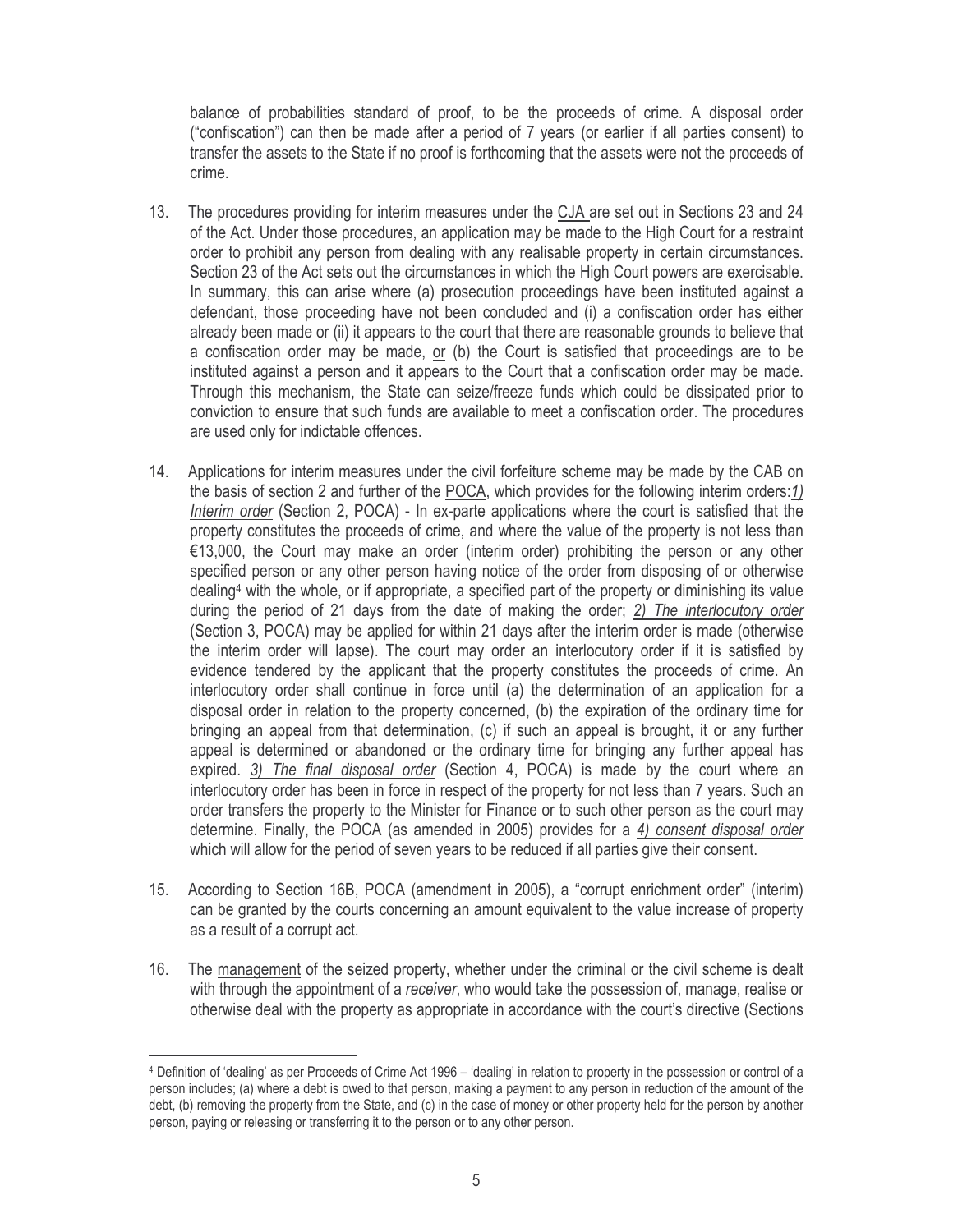20 and 24, CJA and Section 7, POCA). The GET was informed that this often would mean that property is sold, in order to avoid a decrease in value.

# **Statistics**

- 17. There is no central agency responsible for recording the number of cases of confiscation and/or interim measures. However, the DPP maintains statistics in relation to post-conviction confiscation and the CAB provides information on interim measures in its annual report.
- 18. Within the last 3 years, 4 confiscation orders were made under the CJA, one of which was overturned on appeal. None of these were related to corruption. A further 11 cases were pending involving sums over €10,000 as of 30 September 2002. Together with these, for the three year period 2001-2003 (inclusive) a total of 26 POCA (Section 3) applications were made in the High Court to a total value of  $\epsilon$ 4,298,100), none of which were related to corruption. These are in effect freezing orders of property determined under the act to be the proceeds of criminal activity. The POCA requires that seven years must elapse before a POCA (Section 4) Disposal Order can be applied for. In two corruption investigations assets amounting to  $\epsilon$ 2 million were identified as the proceeds of corruption and ultimately seized using the CAB's revenue powers.

### Mutual legal assistance: confiscation and provisional measures

- 19. Ireland is party to the European Convention on Mutual Assistance in Criminal Matters (ETS 030), the Convention on Laundering, Search, Seizure and Confiscation of the Proceeds of Crime (ETS 141) and the Criminal Law Convention on Corruption (ETS 173). At national level, the Criminal Justice Act (CJA), Part VII, provides the legal framework for mutual legal assistance regarding confiscation, forfeiture and interim measures in any criminal case, including cases of corruption. The GET was furthermore made aware of "the Guide to Irish Law and Procedures in relation to Mutual Assistance in Criminal Matters", a handbook to facilitate the use of these provisions. The Department of Justice, Equality and Law Reform is the designated Central Authority for international co-operation in criminal matters and is, accordingly acting as "gatekeeper" - where necessary - for channelling international requests, including requests concerning confiscation and interim measures.
- $20.$ In relation to requests by Ireland for international legal assistance concerning confiscation or interim measures, this is dealt with in a Criminal Justice (Mutual Assistance) Bill which was expected to be published during the Parliamentary session in progress at the time of the evaluation visit<sup>5</sup>. Requests from those Irish authorities that have been designated to issue mutual legal assistance requests<sup>6</sup> will normally be sent to the Central Authority for transmission to the appropriate foreign authorities. However, where a state is not prepared to accept requests directly from the Central Authority, these will be sent through the diplomatic channel. In cases of urgency, direct transmission by the competent Irish authority to the competent foreign authority is possible. A judge is empowered to issue a letter of request, on application from the Director of Public Prosecution (DPP), for assistance where it appears to the judge that an offence has been committed.
- 21. Part VII of the CJA also deals with requests to Ireland by other countries. It enables the enforcement in Ireland of confiscation and forfeiture orders concerning proceeds and instrumentalities made in another jurisdiction (Sections 46 and 47) and governs the procedure

<sup>&</sup>lt;sup>5</sup> This was published on 5 December 2005.

<sup>&</sup>lt;sup>6</sup> The District Court, the Circuit Court, the High Court, the Special Criminal Court, the Court of Criminal Appeal, the Supreme Court, the Attorney General, the DPP and the Chief State Solicitor.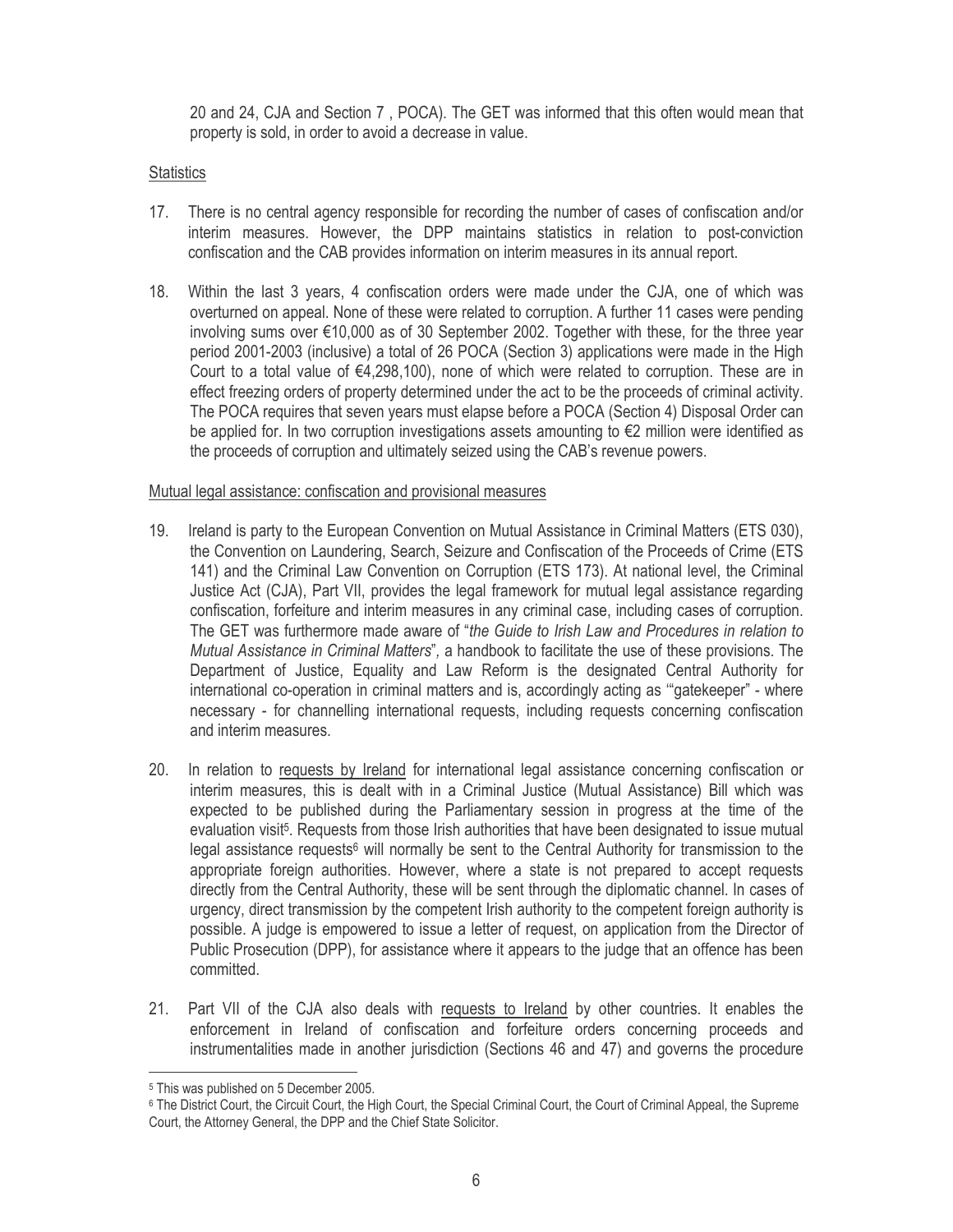whereby the Irish courts can take evidence in connection with criminal investigations or proceedings abroad, including corruption. It also permits search for and seizure of material in Ireland on behalf of another country.

- $22.$ By virtue of Sections 46 (1) and 47 (1), the Government may designate<sup>7</sup> countries in respect of which a court in Ireland may make orders (confiscation and forfeiture co-operation orders) to give effect to confiscation orders made in those countries. For the enforcement in Ireland of a confiscation or forfeiture order made in another jurisdiction, an application may be made to the High Court, with the consent of the Minister of Justice, Equality and Law Reform, by or on behalf of the Government of a designated country. The High Court, before making a confiscation cooperation order, must be satisfied that the order made in the relevant country is in force and not subject to appeal; that the person against whom the order was made, if he or she did not appear in the proceedings, received notice of the proceedings in sufficient time and that the making of a confiscation co-operation order would not be contrary to the interests of justice. In accordance with Regulations made by the Government under section 46(6) of the CJA, the High Court may also impose a restraint order to prevent any person from dealing with property pending the decision of the Court. When a court in Ireland makes a confiscation co-operation order, the order may be enforced by the DPP as if it was a domestic confiscation order. Ireland does not allow for the possibility of asset sharing: confiscation or forfeiture co-operation order are satisfied for the benefit of the Irish Exchequer.
- 23. The Irish authorities may use confiscation and interim measures in the following situations involving foreign elements: where the respondent is situated outside Ireland but the property and the criminal conduct are in Ireland; where the conduct is carried out abroad but the property and the respondent are situated in Ireland, provided that the offence is criminalised in the other State; where the respondent is situated in Ireland and the criminal conduct occurred in Ireland but the property is located abroad; and where the property is in Ireland, the respondent abroad and the conduct occurred abroad.
- 24. Amendments in 2005 of the legislation governing the CAB has also made it possible for this institution to co-operate with other civil recovery agencies (for example in the United Kingdom), in addition to co-operation with traditional law enforcement authorities abroad.
- $25.$ The GET was informed that the number of cases of mutual legal assistance increases every year by the courts. In 2004 there were 443 incoming requests for legal assistance, none of which were refused. Ireland requested assistance in 85 cases the same year.

### Money Laundering

26. The principal provisions relating to money laundering are set out in sections 31 and 32 of the CJA. These sections provide that a person is guilty of money laundering if, knowing or believing that property is or represents the proceeds of criminal conduct or being reckless as to whether it represents such proceeds, a) converts, transfers or handles the property or removes it from the State, b) conceals or disquises its true nature, source, location, disposition, movement or ownership or any rights with respect to it or c) acquires, possesses or uses the property. This offence carries – on conviction on indictment - a maximum sentence of 14 years' imprisonment, an unlimited fine or both and - on summary conviction - a maximum sentence of 12 months' imprisonment or a fine.

<sup>&</sup>lt;sup>7</sup> The GET was informed that designation of a country usually follows from ratification by that country of the Conventions mentioned above. However, Ireland can provide assistance to a non-Convention country on a reciprocal basis.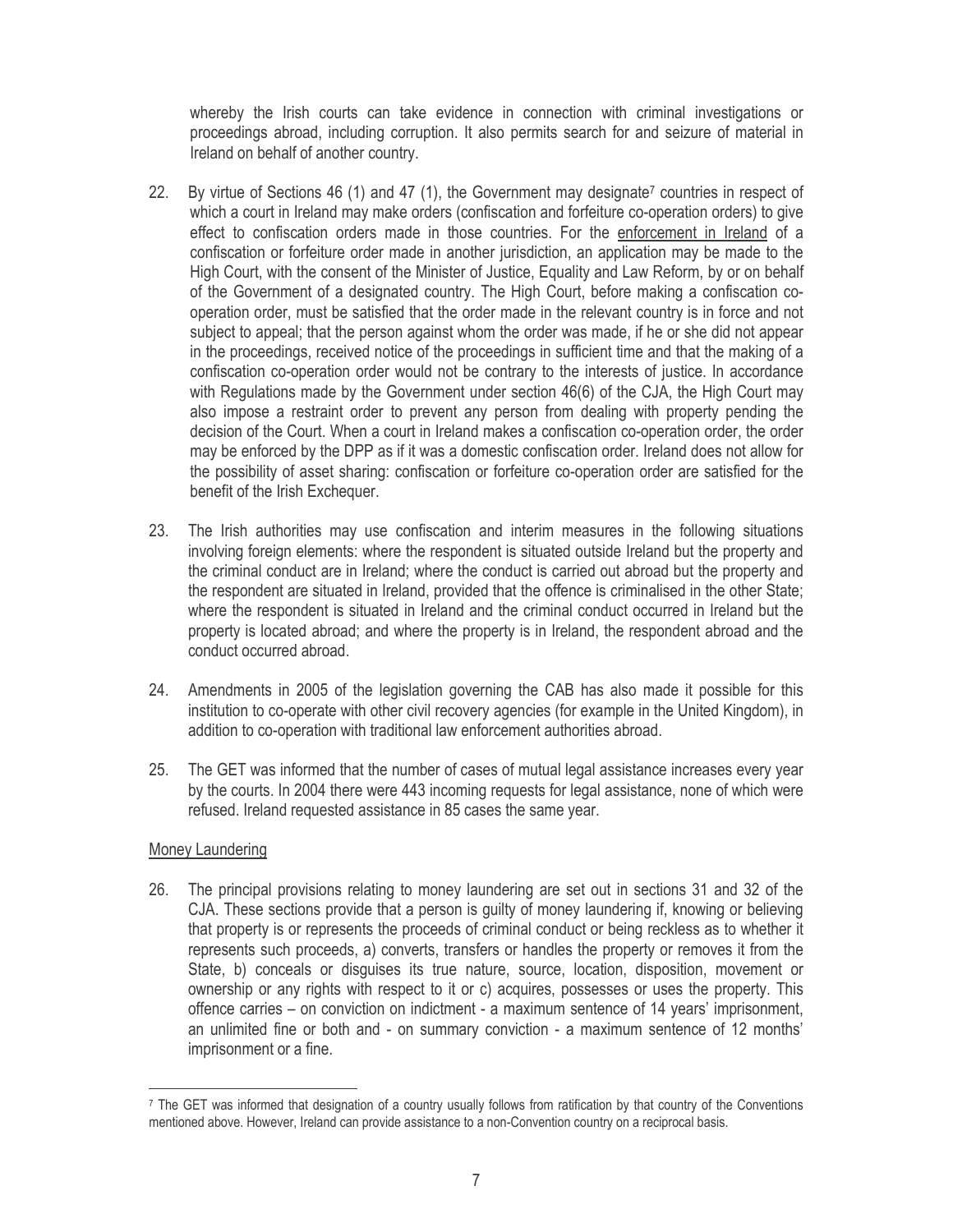- 27. All offences generating proceeds, including corruption, regardless of whether they are committed in Ireland or abroad, are predicate offences to money laundering. If an offence occurs outside the jurisdiction and the proceeds are deposited in Ireland, a possible money laundering offence may be considered to have been committed in Ireland. However, the criminal conduct in question must constitute an offence under the law of the country or territorial unit where it occurred.
- 28. In accordance with Council Directives, 2001/97/EC, 91/308/EEC and 89/646/EEC on money laundering a number of significant statutory instruments have come into effect under the Criminal Justice Act (No. 104/1995, No. 242 of 2003, No. 416 of 2003 and No. 3 of 2004). These requlations state the obligations concerning customer identification, record keeping and the reporting of suspicious transactions to a number of financial institutions, designated professions and their associated activities.
- 29. The GET was informed that during the period 2002-2005 four cases of money laundering, with corruption as predicate offence had been investigated. Two of them had been prosecuted.

#### $\mathbf b$ . **Analysis**

- 30. The GET was of the opinion that with the existing provisions for confiscation in criminal proceedings following conviction, the civil forfeiture scheme (in rem) and/or ultimately the possibility to collect taxes on income which may have been derived from crime, Ireland has a solid legislative framework with regard to the proceeds of crime and instrumentalities. The application of the legislation in practice allows the authorities to effectively tailor their approach to the criminal conduct involved: where a criminal conviction cannot be secured, civil forfeiture and/or taxation may be used. The provisions of both schemes (criminal confiscation and civil forfeiture) are applicable to corruption, to proceeds of a primary and secondary nature, allow for value confiscation and provide that property may be exacted from third parties.
- 31. As to confiscation in criminal proceedings, following a conviction on indictment a confiscation order may be granted regardless of the value of the proceeds or instrumentalities involved. It is not mandatory to seize proceeds of corruption under the CJA, but the GET was told that the general rule and practice was to systematically use confiscation in criminal proceedings as it takes priority over civil forfeiture. Nevertheless, the GET considered that there was a risk of seizure and confiscation in the criminal process being neglected in favour of the easier in rem civil forfeiture. The GET furthermore regarded that by limiting the possibility of confiscation to indictable offences<sup>8</sup> this measure was not available in minor corruption offences<sup>9</sup>. The amendments in 2005 to the Prevention of Corruption (Amendment) Act 2001 (sections 2A and 2B), which allow the seizure and forfeiture of bribes regardless of their value and without a prior conviction, seem to be an improvement, although it is too early to comment on the application of these amendments in practice.
- 32. The GET was impressed by the civil forfeiture scheme (in rem) which has provided the Criminal Assets Bureau (CAB) with effective tools to identify and seize proceeds of crime. The vast total amount of property seized each year by the CAB is an example of the commitment of the Irish

<sup>&</sup>lt;sup>8</sup> Under Irish law, crimes are classified as either summary offences or indictable offences. Summary offences are generally offences of a minor nature, tried before a judge without a jury. Indictable offences are considered serious offences, brought by the DPP and where the defendant is entitled to a trial by jury. There is however no clear definition in the law what are to be considered summary or indictable offences.

<sup>&</sup>lt;sup>9</sup> Under the Prevention of Corruption Act, 1906, as amended, penalties for such minor (summary) cases include a fine of up to €3 000. The Irish authorities consider this an efficient and cost-effective way of depriving the offender of the proceeds of crime.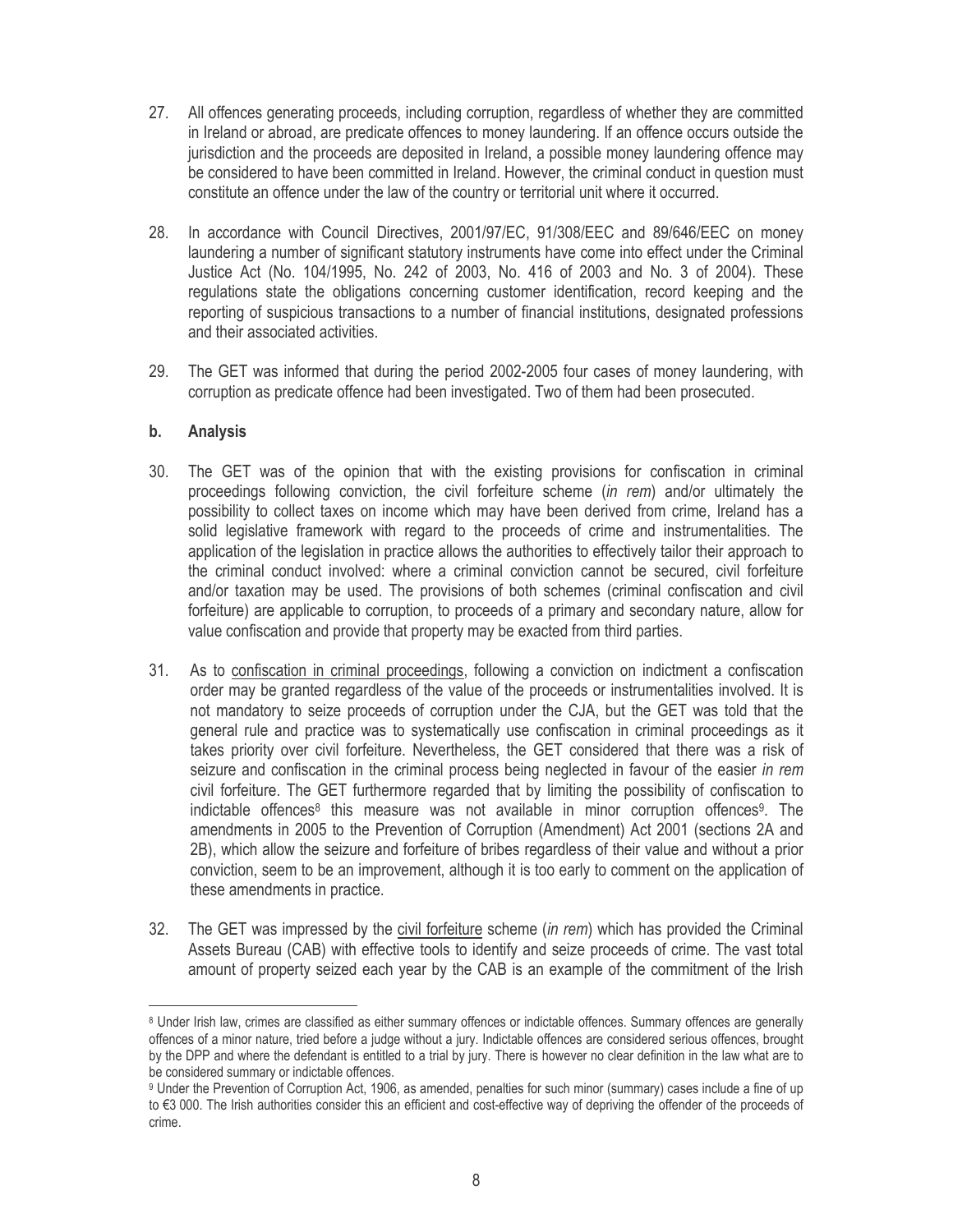authorities to deprive persons of the benefits from crime. It should be mentioned that in spite of its positive impressions of the civil forfeiture scheme, the GET had some reservations to the provisions of the Proceeds of Crime Act (POCA) which prescribe that a civil forfeiture order can only be secured if the value of the property amounts to more than the equivalent of  $\epsilon$ 13,000. However, the Irish authorities supplied information on the amendments made in 2005 to the legislation on confiscation and forfeiture. Although this is not part of the civil forfeiture scheme as such, the amendment of the Prevention of Corruption (Amendment) Act as mentioned above now makes a form of in rem confiscation available for bribes of any amount. Furthermore, amendments to the POCA (section 16B) now provide for a so-called corrupt enrichment order by which a person can be ordered to pay an amount equivalent to the advantage which s/he has gained by what is deemed on the balance of probabilities to have been corrupt conduct, even if this advantage is valued at being less than  $\epsilon$ 13,000. With these two amendments the GET considered the existence of a so-called threshold of €13,000 in civil forfeiture proceedings of a lesser concern in (minor) corruption cases. Also considering the information from the Irish authorities that lowering the threshold could hamper the efficiency of the CAB and the use of ordinary criminal confiscation, the GET concluded that there was no need to push for a reduction or review of the threshold of €13,000 in civil forfeiture proceedings.

- 33. Turning to interim measures the GET was satisfied that these can be taken at the early stages of both civil and criminal proceedings/investigations to secure (seize) funds and property to prevent their removal from the State and to satisfy subsequent confiscation or forfeiture orders. Furthermore, the GET was of the opinion that the appointment of a 'receiver' under both the criminal confiscation and civil forfeiture scheme provides that the management of seized assets is generally well taken care of.
- 34. With respect to statistics, the GET took note of the data provided in relation to proceeds recovered/seized by the Criminal Assets Bureau and confiscated in criminal proceedings. The GET found these statistics confusing. Not much light was shed on the extent to which perpetrators of specifically corruption offences - including legal persons - are deprived of illicit benefits and the number of interim measures taken in this regard. The GET was unable to ascertain whether this was due to a lack of adequate registration or to a flaw in the representation of these statistics. For example, the GET was told that the figures relating to criminal confiscation and civil forfeiture were not exhaustive as confiscation may occur without criminal or civil proceedings through the Revenue Commissioners powers under the Taxes Acts, but the only two cases of asset recovery in relation to corruption that were reported did in fact relate to taxation. Leaving aside possible indications from the Criminal Assets Bureau as to which crimes the property to be forfeited is suspected to derive from<sup>10</sup>, the GET was of the opinion that a more systematic collection and representation of statistical data may help to identify possible flaws or blind spots in the Irish anti-corruption policy. The GET therefore observes that the authorities should consider establishing a systematic registration and analysis of the number of seizures, investigations, prosecutions and confiscations (and if possible civil forfeitures) linked to corruption.
- Regarding mutual legal assistance, the Irish authorities should be commended for their 35. commitment to international co-operation in criminal matters. The GET noted that the scope of the Proceeds of Crime legislation applicable to civil forfeiture was enlarged in 2005, which expanded the possibilities for Irish authorities to use forfeiture and interim measures in relation to criminal conduct and property outside Irish jurisdiction. Civil (in rem) forfeiture is a relatively new

<sup>&</sup>lt;sup>10</sup> The GET understood that as Criminal Assets Bureau seeks civil forfeiture of assets in rem, it does not need to register which crime these assets derive from.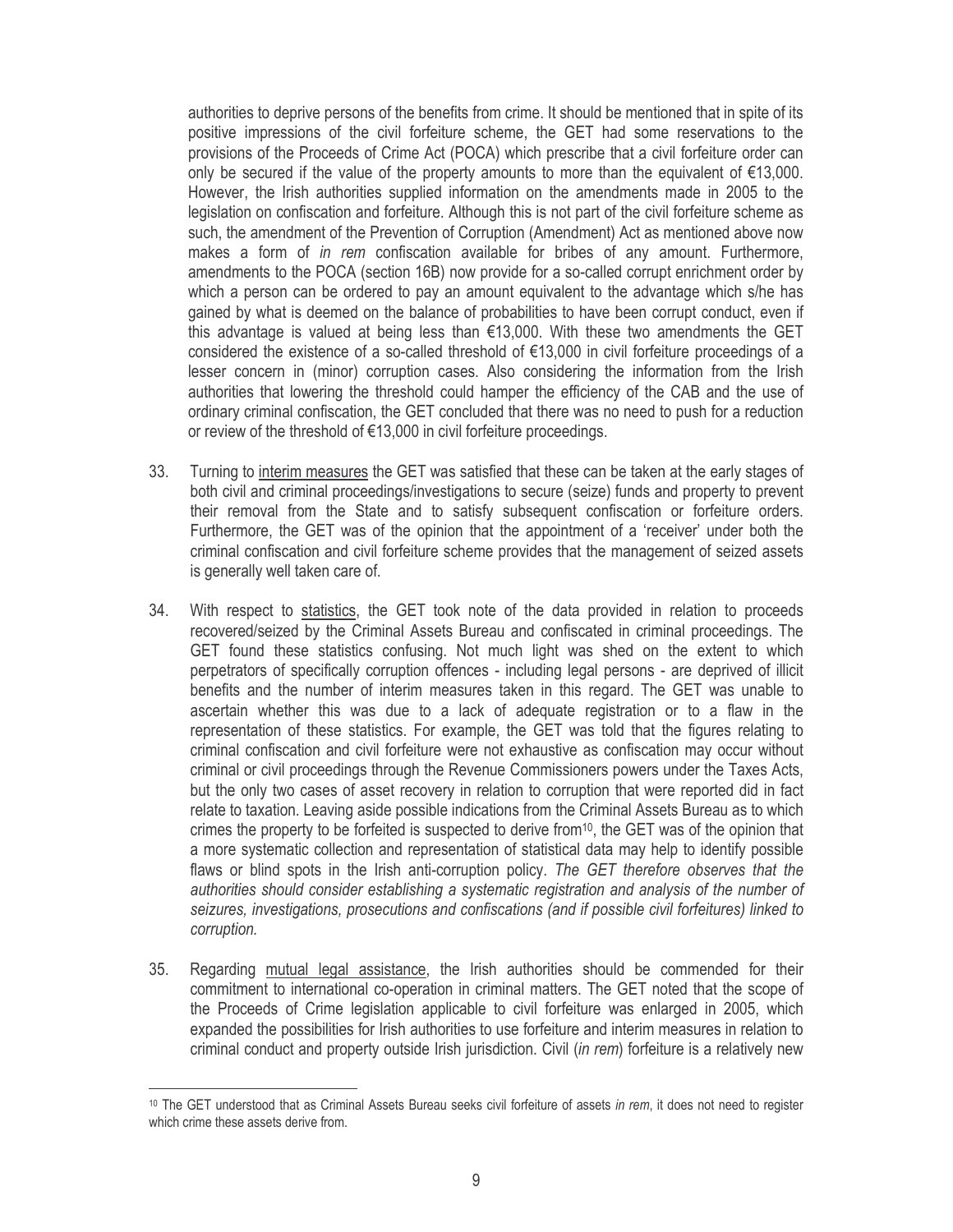phenomenon and civil forfeiture asset recovery agencies, like the Criminal Assets Bureau, are not recognised in all jurisdictions. This may in some cases be an obstacle for the Criminal Assets Bureau to seek co-operation with entities outside its jurisdiction. Another problem with respect to civil forfeiture is that civil forfeiture orders, not being sanctions, can often not be recognised and therefore not enforced by other jurisdictions. The GET welcomed that in 2005 possibilities for the Criminal Assets Bureau to co-operate with other civil recovery agencies were expanded. As to entities outside Irish jurisdiction seeking co-operation with regard to property situated in Ireland, the GET was informed that all foreign confiscation orders were satisfied for the benefit of the Irish Exchequer. The GET was pleased to learn that preparations for introducing the possibility of asset-sharing with regard to post-conviction confiscation were underway.

36. The GET took note of the broad range of tools for preventing, detecting and enforcing the law on the various forms of money laundering. Any offence generating proceeds, including corruption, may be a predicate offence to money laundering, whether committed in Ireland or abroad. A wide range of institutions and professional bodies are designated to report suspicions of money laundering. The GET was told by some of the designated bodies that the reporting requirements placed upon them were not clear (see further the analysis under Theme III).

#### $III.$ THEME II - PUBLIC ADMINISTRATION AND CORRUPTION

#### a. **Description of the situation**

### Concept of Public Administration and anti-corruption policy

- There is no legal or constitutional definition of 'public administration' however the concept 37. includes the following: the Civil Service, Government Ministers and Office holders, local authorities, the National Police (Garda Síochána), the Defence Forces and the Health Service Executive and authorities. In Ireland there is a distinction made between civil servants (administrators employed within the Government administration) and public servants (all other public employees, such as local authority staff, medical personnel, teachers and logistics personnel).
- 38. Irish Public administration has in recent years undergone a modernisation programme with the overall aim of ensuring that civil and public servants deliver a high quality service to public bodies as well as to the general public. As a result, new legislation and regulations as well as mechanisms for their implementation have been put in place.
- 39. The Prevention of Corruption (Amendment) Act 2001 provides the legal basis of Ireland's anticorruption strategy for public servants. This Act enabled Ireland to ratify the Council of Europe Criminal Law Convention on Corruption as well as anti-corruption conventions of the EU and the OECD. The Act penalises active and passive bribery involving public employees, domestic and foreign public office holders. The Act provides for a maximum penalty for those convicted of the offence of corruption to an unlimited fine and/or up to 10 years' imprisonment or both.
- 40. The Ethics in Public Office Act 1995 and the Standards in Public Office Act 2001 (which builds on the 1995 Act) provide the legal framework for the adherence to good ethical practice - including several aspects relating to the prevention of corruption - by civil and public servants at the central level. Section 10(3) of the 2001 Act foresees that a Code of Conduct for the quidance of public officials shall be drawn up by the Minister of Finance in consultation with the Standards in Public Office Commission. Accordingly, the Civil Service Code of Standards and Behaviour was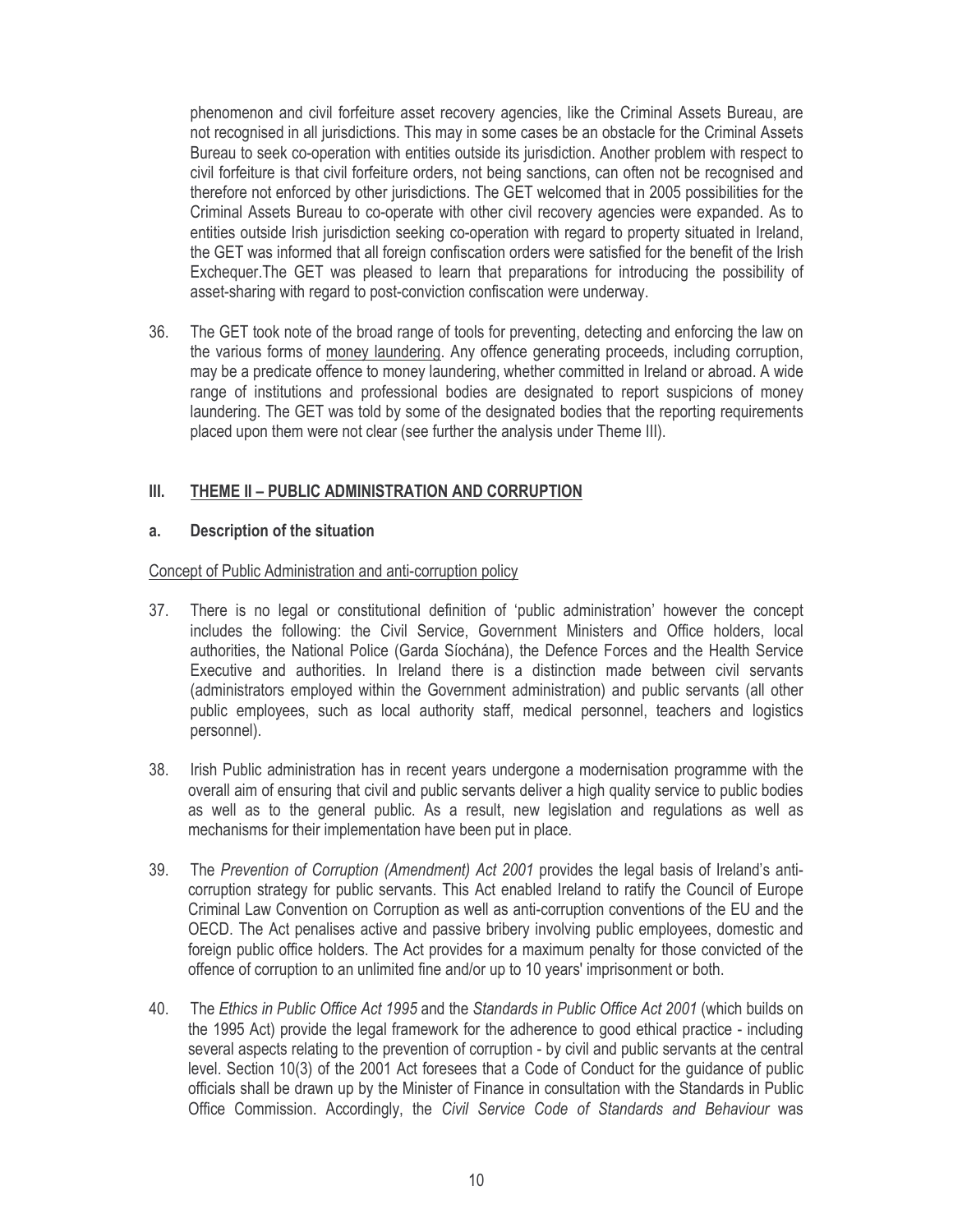promulgated by the Minister for Finance on 9 September 2004 and was published by the Standards in Public Office Commission. There are also separate Codes of Ethics for members of Parliament as well as for Ministers published by that Commission.

- 41. The Local Government Act 2001 provides the legal framework specifically dealing with the employees and Members of Local Authorities, i.e. County and City Councils. This legislation has also been complemented with more specific guidelines; the Code of Conduct for Employees and a separate Code of Conduct for Councillors (elected local government members) were adopted by the Minister for the Environment, Heritage and Local Government in June 2004 after consultation with the Standards in Public Office Commission.
- 42. The Standards in Public Office Commission (SIPOC) was established in December 2001 under the Standards in Public Office Act, 2001, when it took over the functions of its predecessor, the Public Offices Commission. The Commission is an independent statutory body which is chaired by a Judge of the High Court. The other members are the Comptroller and Auditor General, the Ombudsman, the Clerks of both Houses of the Oireachtas (Parliament) and a former Member of the Houses. The Commission is charged with supervising the provisions of the Ethics in Public Office Act, 1995 and the Standards in Public Office Act, 2001 in so far as that legislation applies to public servants (in the civil service and the wider public service) and members of Parliament who are Office Holders.

### Transparency

- 43 The GET was informed that the introduction of the Freedom of Information Act 1997, was a major step in the modernisation process of the public administration in Ireland. This law which was subsequently amended in 2003, provides that every person has a right to personal information (concerning him/herself) and to have personal information held on him/her corrected or updated where such information is incomplete, incorrect or misleading. Moreover, reasons should be given for decisions taken by public bodies which affect the person.
- Moreover, any person also has a presumed right of access to any other information concerning 44. official records (created since 21 April 1998) and should in principle be given access to any other information concerning official records (available since 21 April 1998) held by a public body. The Freedom of Information Act applies to some 380 public bodies and is being extended, over time, to more public bodies; it applies to all Government Departments, Local Authorities and the Health Service Executive, as well as to voluntary hospitals, enterprise bodies, universities other third level education institutions and major service providers in the intellectual and physical disability field. Any official information held by public bodies can be sought under this Act. However, the Act provides that certain information is exempt from release. Among the exemptions, many of which contain a harm and/or public interest test, are records relating to the deliberations of public bodies, negotiations, Government meetings, law enforcement public safety, security, defence and international relations, confidential and commercially sensitive information as well as "personal information" other than information relating to the person making the request. Moreover, the Act does not apply to certain records, for example, a record relating to the President, to an investigation or examination by the Ombudsman or the Information Commissioner or to an audit, inspection or examination carried out by the Comptroller and Auditor General.
- 45. The Freedom of Information Act also established the Office of the Information Commissioner in order to provide an independent mechanism of appeal for the public who are not satisfied with decisions made by public bodies holding the information.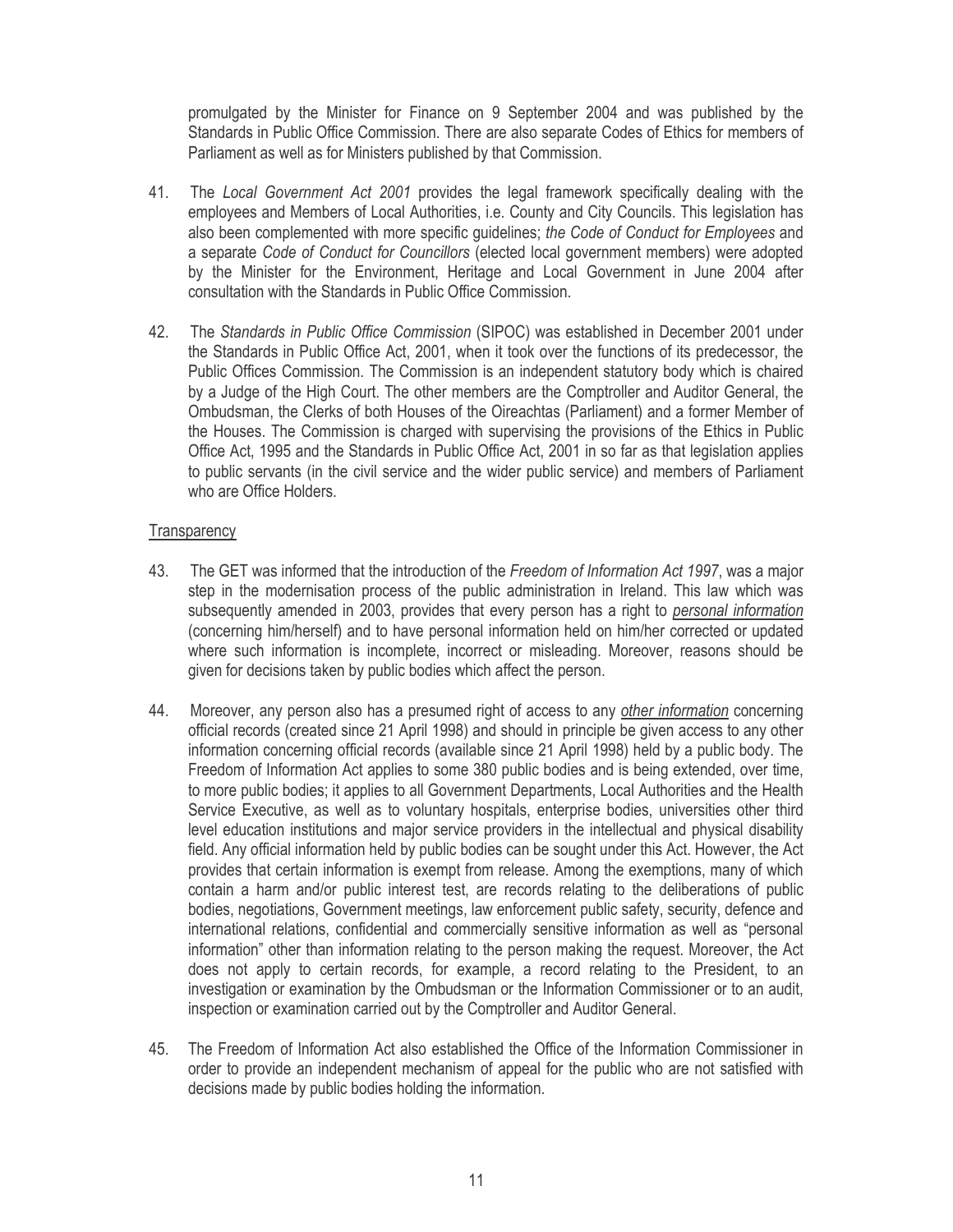- 46. There is no application fee for requests of access to *personal information*, however, public authorities may charge for the time used for searching for and retrieving the information that is released (20.95 euros/h) and for copying such information. The application fee for other information is 15 euros. The GET was informed that requests for information sometimes were dealt with in an informal manner without the described procedure and connected fees, in particular, with regard to personal information. The fee for an appeal for an internal review of a decision not to give out information is 75 euros and to lodge an appeal with the Information Commissioner costs 150 euros (reduced only for medical card holders). The appeal fees apply with regard to "other information" and not in cases concerning personal information. The GET was told during the visit that the fees had been revised in 2003 in order to prevent abusive requests/appeals. The authorities have added reasons such as "a greater appreciation of the service provided" and "a need to better reflect the cost of administering the Freedom of Information Act".
- 47. With regard to public consultation, the Government published guidelines for public bodies in July 2005 as had been promised in the 2004 White Paper on Better Regulation entitled 'Regulating Better'. Consultation in Ireland takes a variety of forms. These vary from public meetings to written consultation depending on the nature of the policy being developed. Consultation can be a statutory requirement, for instance in planning applications and development plans under Local Authorities, where a specific time period is allowed for submission from interested parties. Regulatory Impact Analysis (RIA) which was piloted through 2004/2005 (including during the visit of the GET), has been introduced across all Government Departments and Offices as of June 2005. It must be applied to proposals for primary legislation, significant statutory instruments, draft EU Directives and significant EU Regulations. RIA is a tool used to assess the likely effects of a proposed new regulation or regulatory change and includes structured consultation and a more evidence-based approach to regulation. Moreover, particular areas of policy administration provide for consultation with NGOs and community groups through local and governmental partnerships and multi-agency committees.
- 48. Ireland's process of National Social Partnership involves formal multi-annual (three year) agreements between Government and the Social Partners - trade unions, employers, farming organisations and the community and voluntary sectors and provides a mechanism for ongoing consultation on a range of policy issues. The process has been in operation since 1987 and six social partnership agreements have been concluded.
- 49 There are also specific provisions in relation to customer service through a Customer Charter Initiative launched by the Prime Minister (Taoiseach) in December 2002, which is a theme of the Public Service Modernisation Programme; Government Departments and Offices are required to develop Customer Charters, describing in detail the standards of service they will provide. Charters are based around a four-step cycle of consultation, commitment, evaluation and reporting. It is recognised, however, that each Department/Office needs to tailor its approach to its own circumstances and experiences. Departments and Offices are required to report their progress in their Annual Reports.
- The GET was also informed about a Government run project "eCabinet" (2001), aiming at 50. introducing a modern system of e-government technologies in Ireland.

### Control of Public Administration

51. Public authorities are governed by procedures arising from their statutory remit and the authority involved will usually have clearly defined procedures for dealing with appeals, depending on the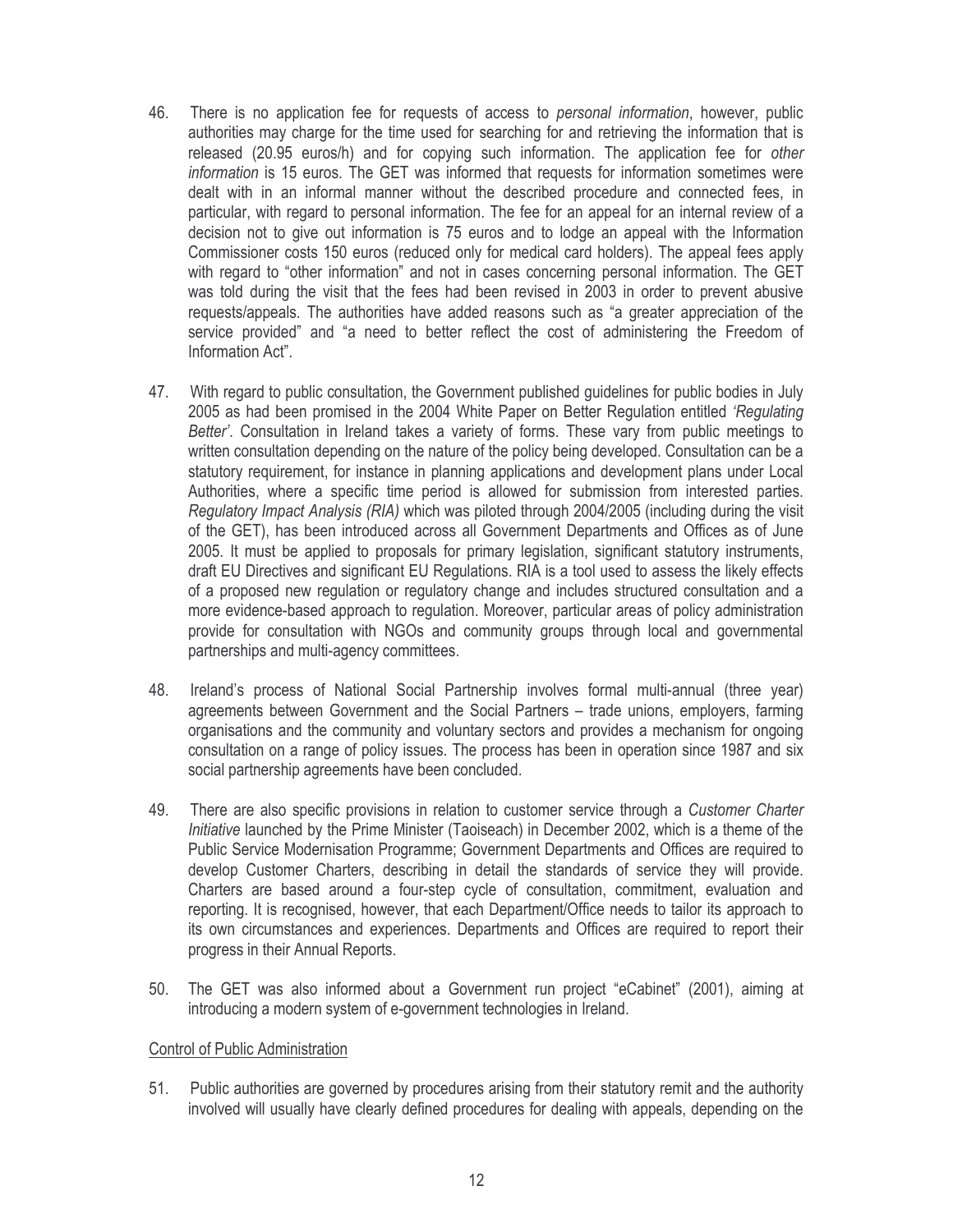nature and circumstances of the administrative decisions in question. Usually a final right of appeal to the courts will exist in all cases. For example, in taxation matters, a person dissatisfied with an administrative decision of the Revenue Commissioners in connection with any tax or duty under their care and management has a right to an independent review. A senior officer who is not connected with the matter in dispute will review his/her case. Over and above this, there is a right to bring the matter to an independent tribunal known as the Appeal Commissioners. If the person is dissatisfied with the decision of the Appeal Commissioners, s/he may have the appeal reheard in the Circuit Court, or, where a point of law is involved, directly by the High Court ("case stated").

- $52.$ The Ombudsman does not have a specific remit in relation to the prevention and detection of corruption; however corruption would fall into the wider remit of independent investigation of malpractice within Government Departments, etc. The Ombudsman has legal powers to demand any information, document or file from a body complained of and can require any person to give information about a complaint. The Ombudsman can investigate all administrative actions, including decisions, refusal or failure to take action as well as administrative procedures.
- 53. The Information Commissioner (this function is currently carried out by the Ombudsman though the Offices are separate statutory offices) is an appeals body for the public on decisions concerning access to public information. Established under the Freedom of Information Act, the Information Commissioner has the power to carry out investigations and the decisions are binding on both parties. A party to a review, or any other person affected by a decision of the Information Commissioner following a review, may appeal to the High Court on a point of law arising from the decision and subsequently to the Supreme Court.
- 54. The Standards in Public Office Commission (SIPOC) is an independent statutory body empowered to carry out investigations into possible contraventions of the Ethics in Public Office Act 1995 and the Standards in Public Office Act 2001 and to report on its findings. To this end, it may make whatever enquiries it considers necessary and compel any person to furnish any information which the Commission may require. The Commission may also receive complaints from the public concerning the proper performance of duties by public employees. If during, or at the conclusion of an investigation, the SIPOC was of the opinion that the person who is the subject of the investigation may have committed an offence (as distinct from a contravention of the aforementioned legislation) relating to the performance of the person's official functions, it would report the matter to the Director of Public Prosecutions.
- 55. Audit at central government level is carried out by the Comptroller and Auditor General. The audit remit extends to government departments (Ministries) and offices, non-commercial Statesponsored bodies, health agencies and educational institutions. An audit opinion is issued annually after examination of the accuracy of the accounts and the regularity of transactions. The Auditor General may at his/her discretion report to Parliament on aspects of financial management and value for money and does so in a series of reports. This body also examines each audited entity's arrangements for corporate governance on an annual basis. The Comptroller and Auditor General is appointed by the President and this Office has an establishment of 150 auditors and 25 support staff. Audits are carried out in accordance with International Auditing Standards.
- Local government auditors are appointed by the Minister for the Environment, Heritage and 56. Local Government. The service has a staff of twenty-five auditors and ten assistant auditors. Specific audits are assigned to each auditor, under warrant, issued by the Director of Audit. Each auditor is statutorily independent in the exercise of his/her functions. The Minister decides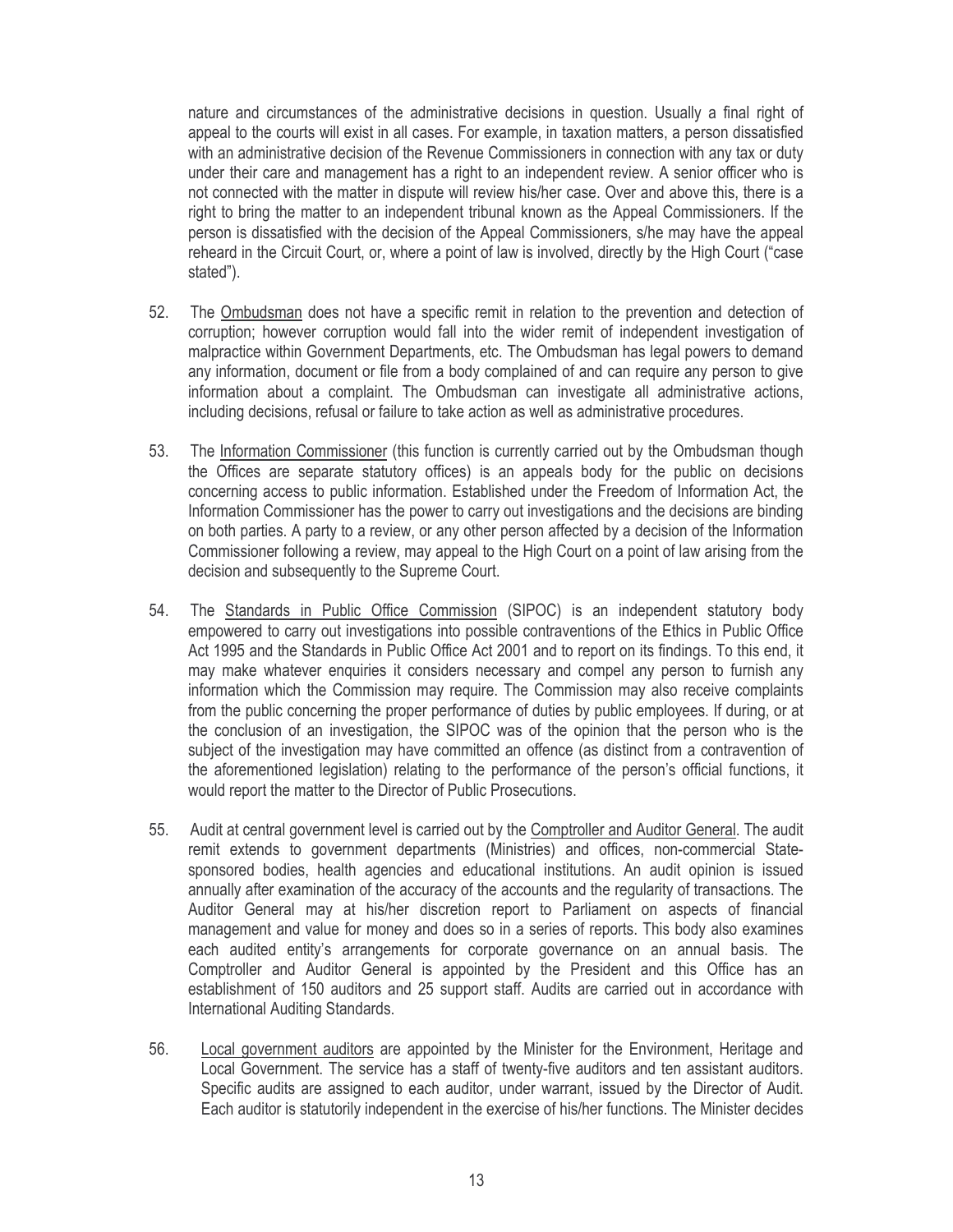how audits are to be carried out and has prescribed a statutory Code of Audit Practice in this respect.

# Recruitment, career and preventive measures

- 57. The recruitment procedure to the civil service is as a rule based on open competition. Under the Civil Service Commissioners Act 1956, independent Commissioners are responsible for selection procedures for appointments to the Civil Service. These selection procedures may involve tests. short-listing, interviewing, and certain background checks before an appointment is made. Background checks may include validation of academic qualification, health status, character reports and in certain circumstances broader security clearance. The GET was informed that there are codes of practice to guide the open recruitment to the civil service as well as to local authorities.
- 58. According to the Public Service Management (Recruitment and Appointments) Act 2004, two new bodies have been set up to replace the Office of the Civil Service Commissioners: (1) Commission for Public Service Appointments (CPSA) is a regulatory body charged with ensuring probity in recruitment & selection to the civil service and certain posts in the local authorities, health services, etc. That body is responsible for, *inter alia*, issuing recruitment licences to the Secretary General of civil service departments, City/County Managers of local authorities and CEOs of the health services, drawing up and publishing codes of practice in recruitment and selection for posts under its remit and for auditing recruitment and selection processes carried out by licence holders; and (2) Public Appointments Service, which is the central recruitment agency, operating under a recruitment licence granted by the CPSA.

# Training

59. Newly recruited civil servants receive on their first day information about the fundamental principles inherent to the civil service and must be given a copy of the Civil Service Code of Standards and Behaviour (see below). They must certify in writing that they have received and read the Code, which forms part of their terms of employment. The attention of new recruits is drawn to the main legislation, guidelines and circulars which impose legal and administrative obligations on them, e.g. official secrecy, obligations in relation to integrity, honesty, impartiality, political impartiality, conflicts of interest etc. In addition, all new civil servants attend induction courses after they have spent some time in their new positions. The courses re-iterate the fundamental principles of the public service and expand on how to strive for and achieve those principles in practice. Furthermore, all civil servants are circularised with new instructions that impose legal or administrative obligations on them, e.g. instructions relating to freedom of information. Civil service managers are required to manage their staff in accordance with these principles and to reiterate and emphasise them repeatedly.

# Conflicts of interest

60. Under the Ethics in Public Office Acts 1995 and 2001, Civil Service position holders who have "designated positions" are required to declare their interests as well as those of their spouse or children if this could materially influence the Civil Servant in relation to the performance of his/her functions. A 'designated position' is a position in the civil service or in the wider public service generally at Principal Officer level and above together with positions at lower levels which are regarded as sensitive such as those involved with major procurement.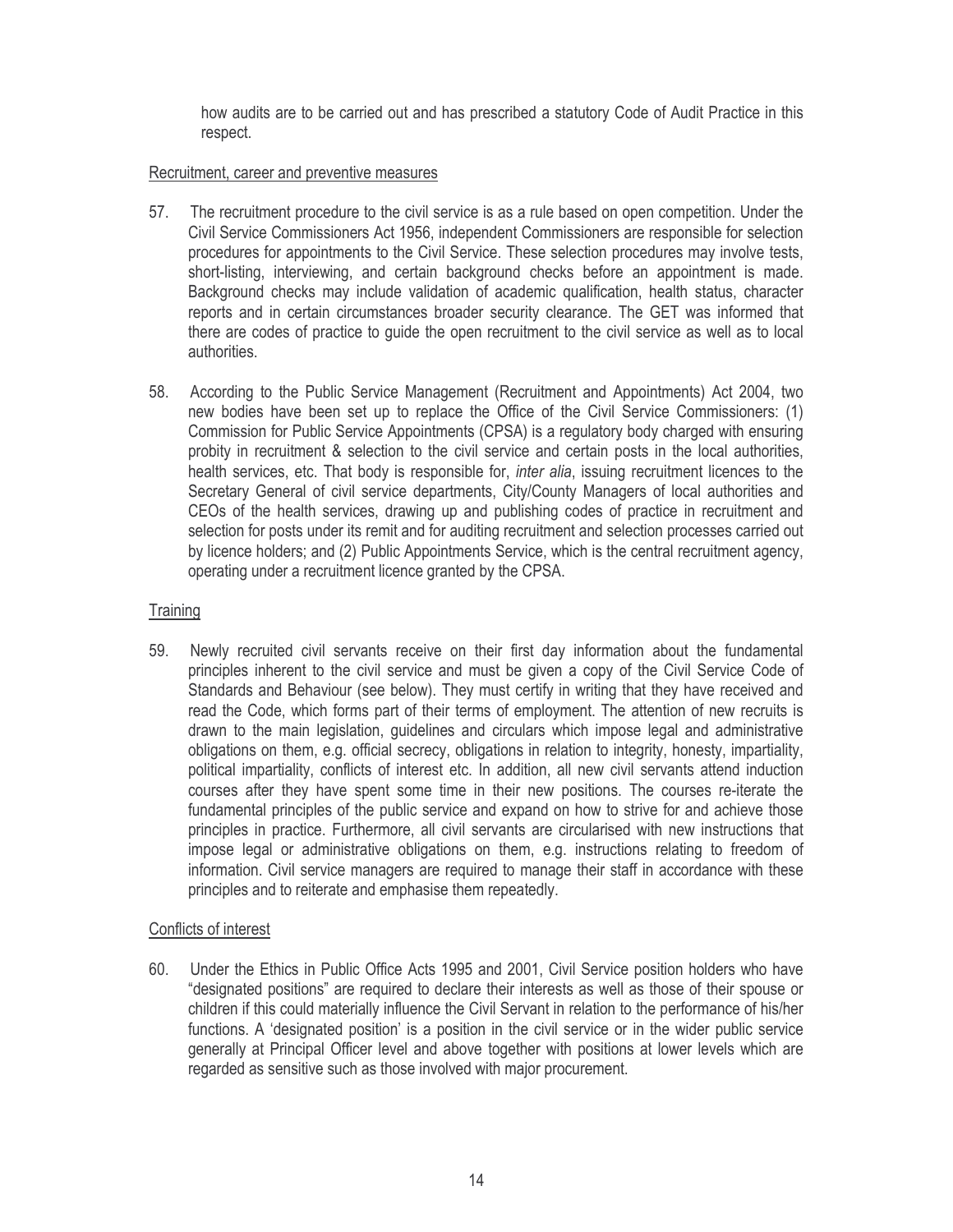- 61. There are specific rules contained in the Civil Service Code of Standards and Behaviour (2004) with regard to outside employment of civil servants as well as with regard to resigned or retired civil servants (Sections 18 and 20). Moreover, there is an "Outside Appointments Board" established by the Minister of Finance to which civil servants at and above Assistant Secretary level who intend to be engaged in or connected with any outside business (on resignation or retirement) will be obliged to report their engagement in outside business which might affect their position as civil servants (Sections 20 and 21).
- 62. Additionally, the Civil Service Code of Standards and Behaviour contains significant provisions relating to conflicts of interest and outside appointments, concerning for example, impartiality and undue influences (Sections 4, 13 and 14), disclosure of conflicts of interest (Section 15), gifts, hospitality, outside employment, etc.
- 63. According to the Prevention of Corruption Acts 1889 to 2001 (including the Ethics in Public Office Act 1995), the corrupt giving of gifts to, or receipt of gifts by, civil servants is a criminal offence. Moreover, the Civil Service Code of Standards and Behaviour contains extensive rules and quidelines about gifts to civil servants, i.e. that they "should not receive benefits of any kind which might reasonably be seen to compromise their personal judgment or integrity" (Section 16.1). The Code also establishes guidelines and examples of acceptable gifts (Section 16).
- 64. There is no formal system (either legal or administrative) of regular rotation of staff. However, civil service managers are required to manage to high standards and, wherever necessary, may use for example periodic rotation as a relevant safeguard to prevent malpractice and illegal activities. such as corruption. The GET was told that staff mobility is a key element of the Performance Management Development both within and between departments. Special attention is paid in this context to particularly vulnerable areas, such as public procurement and licensing.

### Codes of conduct/ethics

- 65. Within the above-mentioned modernisation programme of the Irish public administration, codes of conduct have been considered as important tools, both at central and local level. Under the auspices of the Ministry of Finance in co-operation with the Standards in Public Office Commission, the Civil Service Code of Standards and Behaviour was promulgated in 2004. The GET was informed that this instrument, as required by the Standards in Public Office Act 2001, to a large extent is a compilation of various circulars which date back to the early decades of the State. The Standards in Public Office Commission (SIPOC) can have regard to its provisions in the course of investigating a complaint against a civil servant.
- 66. Similarly, in accordance with the requirements of the Local Government Act (2001) and under the authority of the Ministry for the Environment, Heritage and Local Government and the Standards in Public Office Commission, the Code of Conduct for local authority employees has been developed. This instrument provides an extensive list of quidelines in situations concerning various forms of conflicting interests. The Standards in Public Office Commission can have regard to its provisions in the course of investigating a complaint against a local authority employee. A separate Code of Conduct for Councillors (elected local government members) was published in June 2004.
- 67. A code for the wider public service, including bodies in the commercial and non-commercial State sector, was at the time of the visit by the GET being drawn up by the Minister for Finance.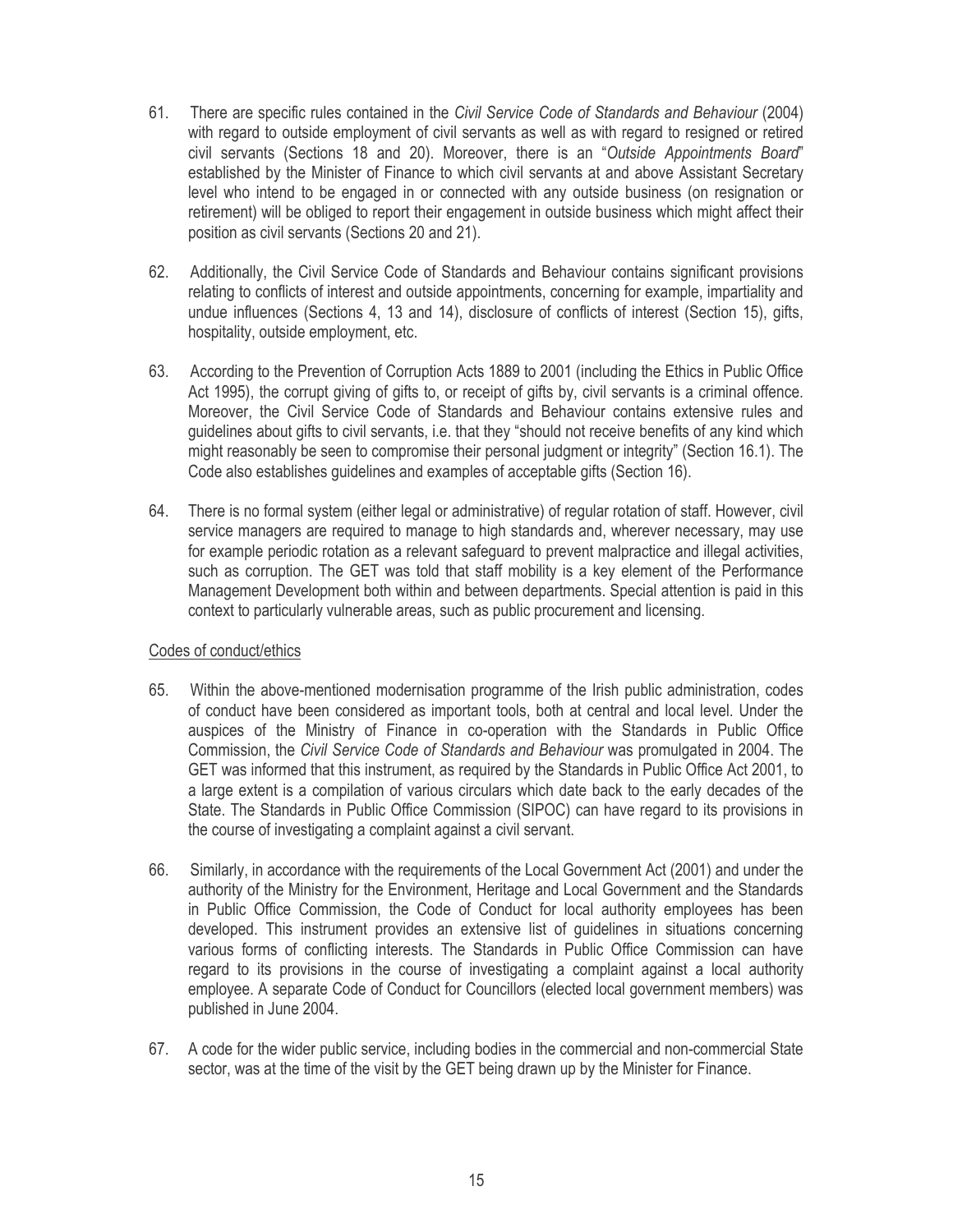- 68. A person to whom a code of conduct relates is required by law to have regard to and be guided by the code in the performance of his/her official functions and in relation to other matters to which the code relates. The Civil Service Code of Standards and Behaviour and the Code of Conduct for local government employees form part of the terms and conditions of employment. Breaches of any of the Codes will constitute a breach of the terms of employment of a civil servant/local authority employee and may result in disciplinary action (see below) and could give rise to an investigation by the SIPOC.
- 69. These Codes are admissible in any proceedings before a court, other tribunal or the Standards in Public Office Commission. In the event that disciplinary action is taken against a civil servant. s/he would have recourse to legal advice and/or the assistance of a union official in preparing a response to any charge.

# Reporting corruption

- 70. The Civil Service Code of Standards and Behaviour (Section 6.2) requires that civil servants should refer the matter to their superiors if they have *doubts* about the legality of a particular action which they are required to take. However, there is no general obligation upon civil or public servants to report misconduct, breaches of duty or criminal behaviour, such as corruption that they come across in the course of their duties. They may, however, as any citizen, report such matters to the Police or to the Standards in Public Office Commission.
- 71. Section 4 of the Standards in Public Office Act 2001 empowers the Standards in Public Office Commission to investigate complaints made against 'a specified person'. A specified person is so widely defined in the Act as to include all public servants. Complaints may be made to the Commission regarding acts or omissions which are inconsistent with the proper performance of the functions of the specified person's office, or with the maintenance of confidence in such performance and the matter is one of significant public importance.
- 72. Section 5 of the 2001 Act provides immunity in the case of complaints made under Section 4 or under any section of the Act or under the Ethics in Public Office Act 1995 – no cause of action shall lie against the complainant and the complainant will not have disciplinary action taken against him/her. Immunity does not apply, of course, in the case of false, misleading, frivolous or vexatious complaints.

### Disciplinary proceedings

- 73. Circular 1/92 deals with procedures relating to disciplinary measures in the civil service. The objectives of the disciplinary code Grievance Procedure and Disciplinary Code are to ensure that officers against whom allegations are made are dealt with in a fair and equitable manner, and to provide an adequate means by which impropriety can be dealt with effectively and the highest standards of conduct maintained. The code details the investigation procedures to be followed by a Personnel Officer in a Department/Office or another officer nominated for this purpose and the actions to apply when an allegation of misconduct, etc warranting disciplinary action is made against an officer.
- 74. The disciplinary measures available are the deferral of an increment, debarment from competitions or from promotion for a specified period of time, transfer, the withdrawal of concessions or allowances, the withholding of remuneration during a period of suspension, reduction in pay or rank and dismissal. A disciplinary decision taken by the Department may be appealed to the Civil Service Disciplinary Code Appeals Board (under the Ministry of Finance) for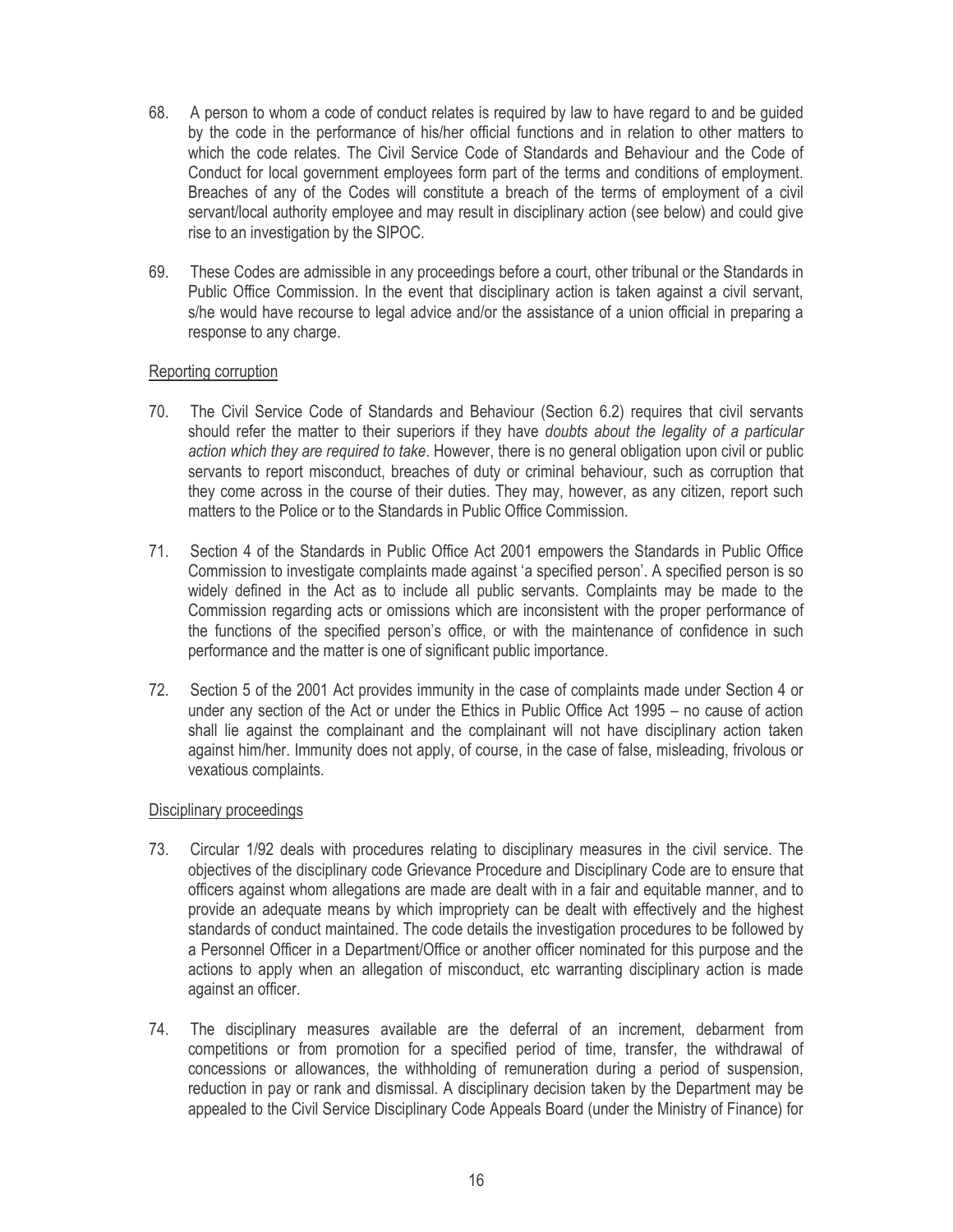review. The SIPOC could conduct an investigation relating to an alleged contravention of the Ethics in Public Office Act 1995 or the Standards in Public Office Act 2001. Its report on the findings of the investigation could give rise to disciplinary procedures involving the public servant who is the subject of the investigation. Application of a sanction would be a matter for the head of the relevant public service body.

75. There are no statistics centrally available on the use of disciplinary measures. Different agencies are responsible for monitoring compliance with different Codes of Conduct. Generally, it is the responsibility of each Department to monitor their staff, however, the Standards in Public Office Commission is responsible for monitoring the adherence of office holders to their relevant Codes.

#### b. **Analysis**

- 76. The common view of Irish authorities and public officials met by the GET was that corruption does not represent a major problem in the country, nor in the public administration. This perception seems to be justified and no information that the GET received from public officials or civil society representatives suggests that public administration in Ireland should be systematically affected by corruption. However, instances of corrupt behaviour have occurred from time to time. Following allegations of corruption involving political and business interests, three tribunals of inquiry were established in the late 1990's. The publicity for their continuing enquiries did possibly heighten the perceptions of corruption in public administration as their attention was directed towards the highest level of the political leadership. Some public officials were implicated as well, though only one has been convicted and that conviction was subsequently overturned on appeal. The public tribunals' investigations of corruption-related scandals in Ireland may, however, have had an important impact on the rapid modernisation programme that public administration has undergone in recent years.
- 77. There is no general explicit anti-corruption strategy. However, fundamental legislation has recently been enacted; the Prevention of Corruption (Amendment) Act, the Freedom of Information Act, the Ethics in Public Office Act, the Standards in Public Office Act and the Local Government Act, supplemented with codes of conduct at both central and local level which constitute a solid ground for a public administration with high integrity. These regulations form a general anti-corruption strategy for the public administration. Ireland should be commended for its focused approach to develop these standards of public administration. Bearing in mind this generally positive assessment, the GET was of the opinion that there is still room for improvement in particular areas.
- 78. Transparency of public administration is an important factor for the prevention of corruption as well as for general confidence in the administration. The importance of the introduction of the Freedom of Information Act in 1997 should be emphasised in this respect. The transparency of the public tribunals' investigations is another form of openness, which serves the same purpose. As a principle, according to the Freedom of Information Act, any official information held by any public body may be sought. The Act also provides for an internal as well as an independent appeals system (the Information Commissioner) in cases when, for example, the release of records has been refused. The degree of openness was reduced when the exemption relating to governmental meetings was strengthened in 2003. The GET regrets such moves to reduce transparency, but had no indication that this decision was taken without justified reasons. Moreover, for various reasons, *inter alia*, to avoid abusive requests, there is a system of fees concerning requests for information other than information relating to the person in question. The system of fees was restructured in 2003 to incorporate a flat fee element in addition to the preexisting work related fee. Moreover, there is a fee for internal review of a decision as well as for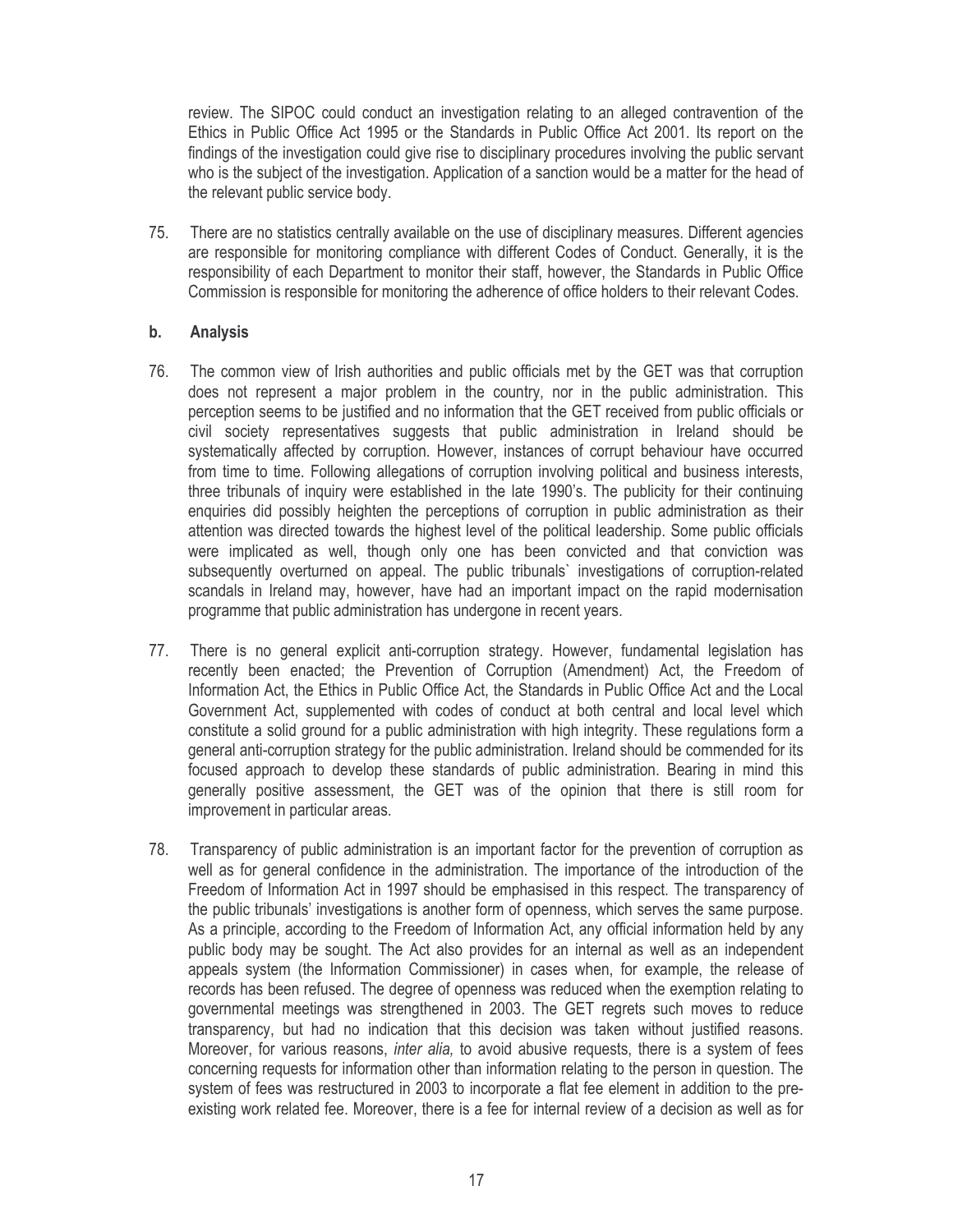an appeal to the Information Commissioner. Although the GET understands the logic and the reasons for the "fee-system", it was of the opinion that the described rules could prevent the public from requesting information and/or appealing a decision not to give out information. Above all, the fee system (as specified in paragraph 46) sends a negative signal to the public, which is to some extent in contradiction with the general principles of the right to access to official information, as provided for in the Freedom of Information Act. The GET therefore recommends to reconsider the system of fees for requests for access to official information according to the Freedom of Information Act as well as with regard to the available review and appeal procedures in this respect.

- The GET was of the opinion that the large variety of independent control mechanisms of public 79. administration, such as the Ombudsman, the Information Commissioner, the Comptroller and the Auditor General and, ultimately, the ordinary courts provide sufficient formal protection against maladministration.
- 80. Turning to the rules for public officials' conduct, the GET welcomed the promulgation in 2004 of the Civil Service Code of Standards and Behaviour at the central level and the Code of Conduct for Employees at the local government level. Both these instruments are the result of compilation of various regulations, previously existing in different circulars. The GET was pleased to note that these codes cover a large variety of standards required by public officials, for example concerning their impartiality, respect for the law, disclosure of information, conflicts of interest, disclosure of conflicts of interest, gifts, relations with outside bodies, acceptance of outside employment etc. The GET also welcomed the on-going work to establish a code of conduct for the wider public service.
- 81. The GET was concerned that there is no obligation on public officials to report corruption or suspicions of corruption that they come across, either in the legislation, nor in the Civil Service Code of Standards and Behaviour, nor in the Code of Conduct for Employees at the local government level. The authorities referred in this respect to Section 6.2 in the previous Code which states that civil servants who have doubts about the legality of a particular action that they are required to take in the course of their official duties, should refer the matter to their superiors. The GET was of the opinion that the situation described in Section 6.2 does not at all cover situations where a public official observes, for example, a corruption situation where a colleague appears to be involved.
- 82. Nothing would in principle prevent a public official, as any other citizen, from reporting instances of corruption directly to a superior, to the Standards in Public Office Commission or to the Police; however, there is no legal obligation nor any ethical quidelines encouraging him/her to do so. The GET was of the opinion that the absence of guidelines in this respect weakens the possibilities to detect possible corruption in the Irish Public Administration. At the same time the GET understands the difficulties connected with the establishment of a reporting obligation in law, and is of the opinion that clear quidelines in codes of conduct/ethics accompanied by training, which is the situation in several member States of GRECO, would sufficiently solve the present "lacuna". Such guidelines would not only be helpful for public officials, but would also be an important message to the wider public and good for the image of the administration. The GET appreciates that there is immunity-protection in place for those who submit complaints to the SIPOC (Section 5, Standards in Public Office Act). However, general rules or guidelines for public officials to report corruption should preferably be accompanied by some form of general protection for those who report corruption in good faith. Consequently, the GET recommends to introduce clear rules/quidelines and training for public officials to report instances of corruption, or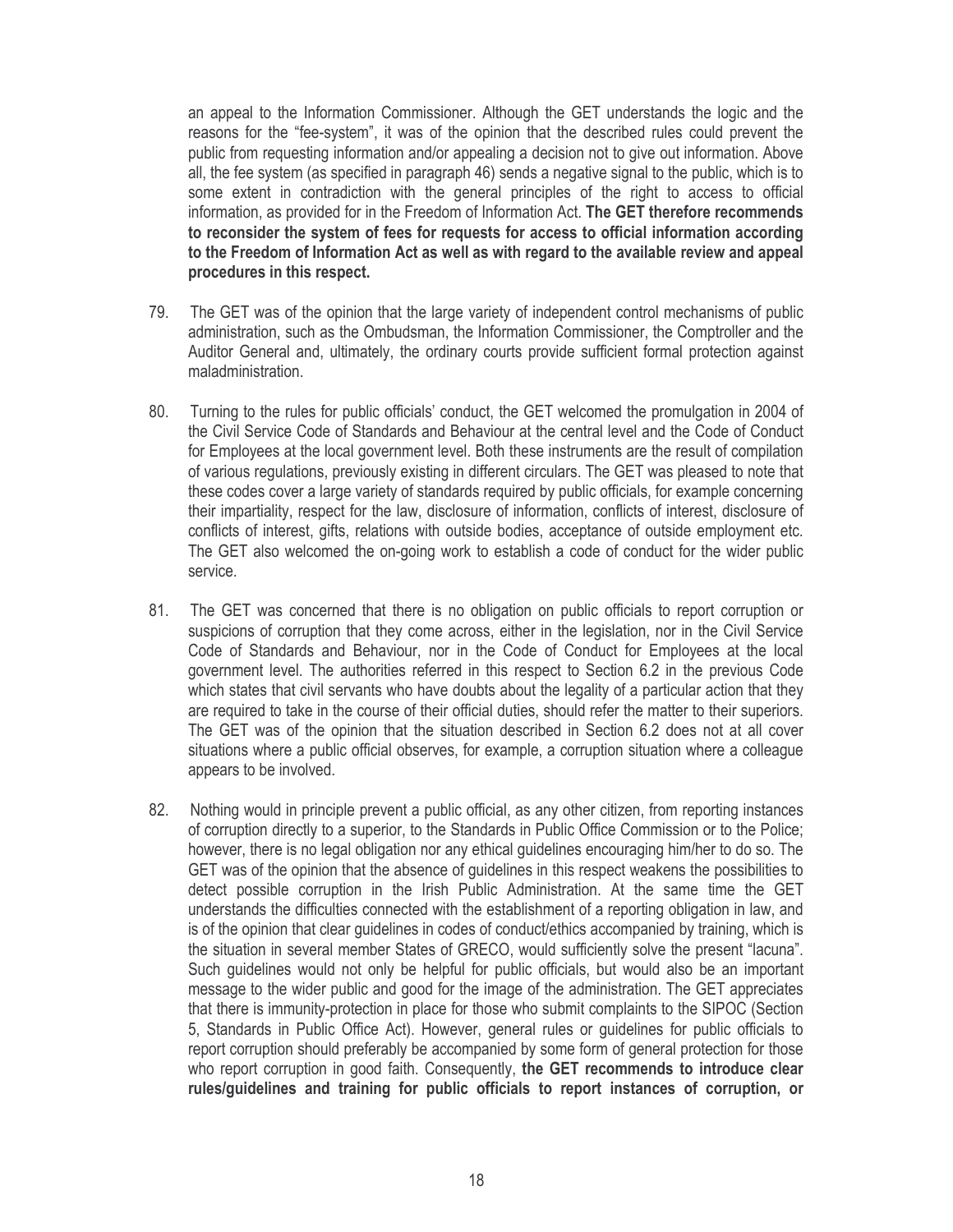suspicions thereof, which they come across in their duty and, to establish adequate protection for public officials who report instances of corruption (whistleblowers).

- 83. The GET was fully aware that Codes of conduct cannot cover every aspect of public administration and that these kinds of instruments must focus on a few key elements. Moreover, such codes should preferably be "living instruments" and have the possibility to evolve over time. Many of the principles contained in the Codes are generalised and drafted in a short and simplified way and are not always easy to apply in practice, without thorough experience. New input to the Codes is likely to come from ordinary staff, for example, during training sessions. The GET was told that the Civil Service Code of Standards and Behaviour as well as the Code of Conduct for Local Employees are distributed to all public officials, who have to sign a statement that they have received the Code. Moreover, the Codes form part of the training of new recruits. The GET was concerned that all staff should be as engaged as possible in furthering the ethics of public administration and the pure reception of the Code does not appear to be sufficient. One way of promoting the ethics of the codes would be to involve all staff, and not only the new recruits, in training programmes relating to the principles contained in the Codes. Such training could be organised at various levels (centralised or at departmental level), however, with a view to achieve a uniform application of the principles of the codes throughout public administration. The GET would also suggest that training programmes be established by the appropriate authorities with regard to the future code of conduct for the "wider public service". The GET recommends to establish regular training for all public officials concerned with regard to the principles of the Civil Service Code of Standards and Behaviour (central government) and the Code of Conduct for Employees (local government) as well as with regard to other relevant codes of conduct of the public administration.
- 84. The GET could not, in the absence of statistics, assess to what extent disciplinary proceedings/measures against public officials were applied and was told that such information was only available in the departments concerned. The GET was of the opinion that centralised statistics on disciplinary investigations, measures and sanctions would be helpful in deciding policy matters relating to ethics in the public administration. Such statistics should not contain any information with regard to the individuals concerned (personal data). The GET recommends to establish centralised systems for collecting statistics on the use of disciplinary proceedings and sanctions covering central as well as local administrations.

#### IV. THEME III - LEGAL PERSONS AND CORRUPTION

#### a. Description of the situation

- 85. The legal system of Ireland recognises a variety of different forms of companies, which have legal personality and therefore are distinct from those who run them. The principle legislation with regard to companies is contained in the Companies Acts 1963-2005. There are four types of limited companies, where the shareholders responsibility is limited:
	- Private companies limited by shares
	- Public companies limited by guarantee not having a share capital
	- Public companies limited by guarantee having a share capital
	- Public companies limited by shares (minimum share capital of approximately 38,000 Euros)
- 86 The Irish authorities have in addition mentioned the following pertinent forms of associations:
	- Single member company (private company limited by shares or a quarantee):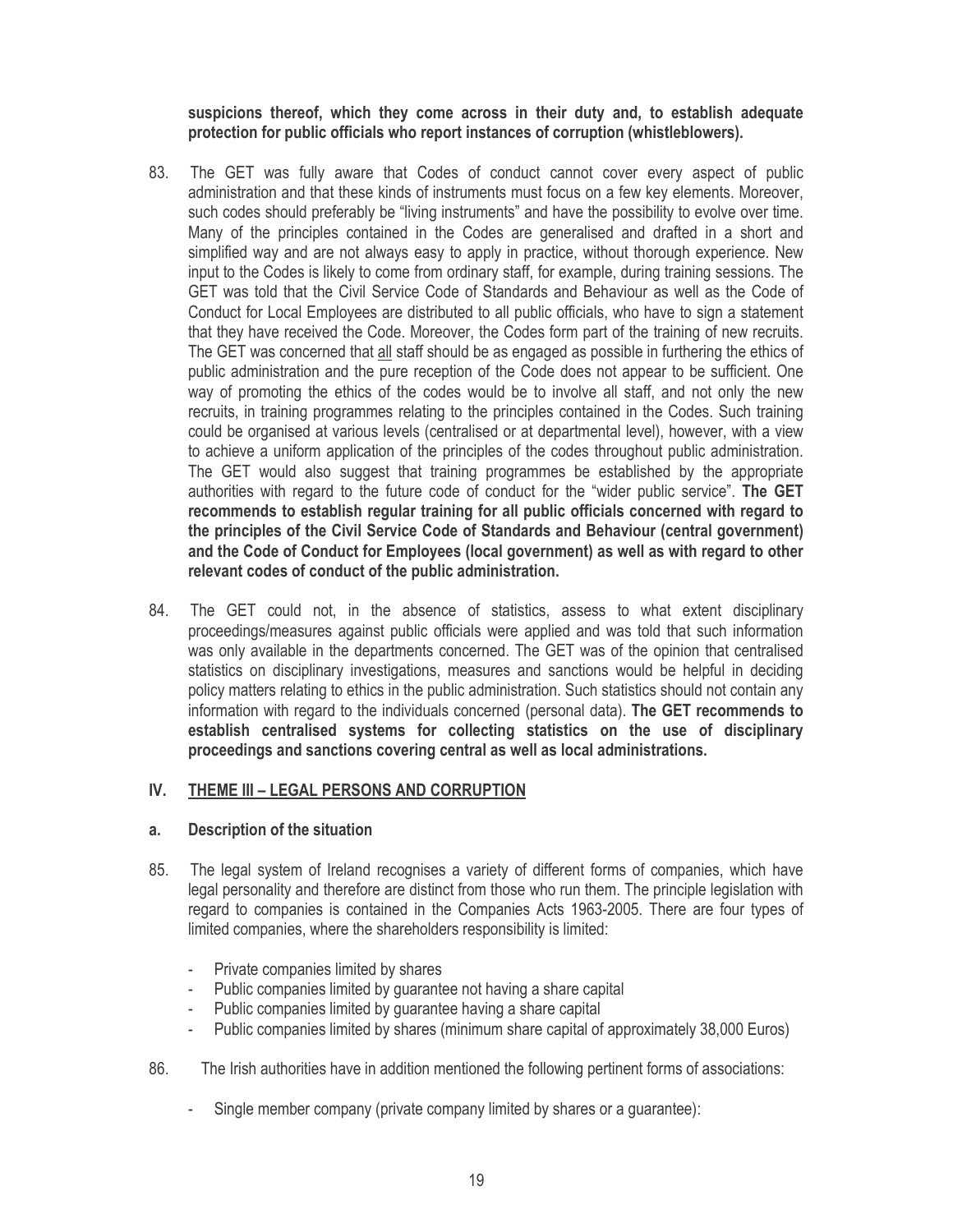- Unlimited company: no limit on the liability of its members
- European Economic Interest Groupings (EEIG) is a form of association between legal persons and/or individuals to facilitate business within the EU (Council regulation EEC No  $137/85$
- Limited partnerships must exist of at least one partner and one limited partner. The limited partner is only liable up to the amount contributed.
- Foreign companies registered abroad may register a branch in Ireland
- Co-operatives and Societies may also have limited liability.

### Registration of companies

- 87. In order to have a company registered the memorandum of association, the name, the registered office (physical location in Ireland), activity description and a list of the company officers must be submitted to the Company Registration Office. All company types (including single member companies) must have at least one secretary and two directors, one of whom as a main rule - is required to be an Irish resident. Only with regard to public companies limited by shares there is a minimum share capital required.
- 88. The registration of all Irish companies, as well as the branches of foreign companies and EEIGs, are handled by the Company Registration Office (CRO), which is a statutory State authority led by a Registrar. The CRO, which receives some 15000 applications every year. has no investigative powers. Its function with regard to the registration process is limited to a formal checking that submitted documents fulfil the legal requirements for registration. There is no check carried out with regard to, for example, the existence of the company officials indicated in the application. The GET was informed that the Registry operates on a "good faith" principle". The CRO does, however, check whether indicated company officers are disqualified from acting in a leading position before registration, but only with regard to information in Irish registries.
- 89. The CRO is also the responsible authority for the monitoring of companies' filing obligations and has a number of measures at its disposal to impose on companies who fail to file their annual returns; administrative fines (up to approximately 1200 euros), prosecution or striking the company off the registry. The GET was informed that in respect of 20 per cent of the companies the CRO has to use one or more of these measures.
- 90 All information contained in the Company Registry is open to the public and accessible on the website of the CRO. The average time for registering a company is three days.

### Corporate enforcement

91. In addition to the system of registration of companies, Irish company law provides for the Office of the Director of Corporate Enforcement (ODCE), with the overall objectives of encouraging adherence to the requirements of the Companies Acts and bringing to account those who disregard the law. The ODCE is a multidisciplinary body, staffed with accountants, lawyers and police personnel. It has four main areas of concern; 1) the compliance role (provision of information and assistance to companies), 2) the detective role (investigations including investigative police powers to request documents explanations, etc), 3) the enforcement role (summary prosecution for suspected breaches of company law or referral of the case to the DPP for prosecution on indictment or applying for a civil sanction such as disqualification or restriction) and 4) the insolvency role (inspection of books of companies and application of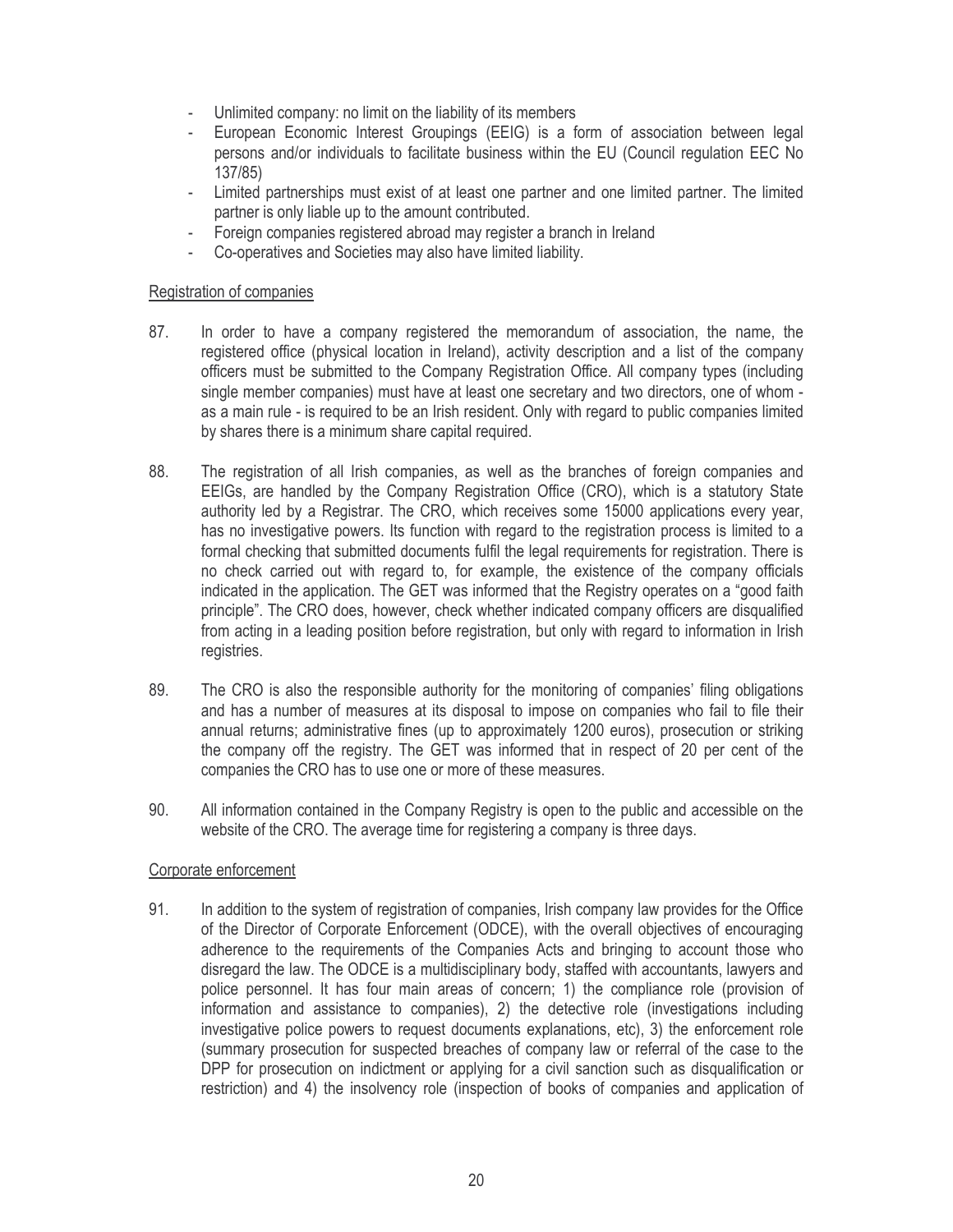measures against company directors, etc). If a case of suspected corruption occurred during ODCE investigations, it would be transferred to the police and/or DPP for action.

### Limitations on exercising functions in legal persons

- 92. Section 160 (1) of the Companies Act 1990, provides that a person is deemed to be disqualified from acting in a leading position in a company for five years in cases where the person "is convicted on indictment of any indictable offence in relation to a company, or involving fraud or dishonesty". Section 160(2) provides that certain persons (company officers, liquidators, creditors, the Director of Corporate Enforcement, etc.) may apply to the High Court for the disqualification of a person from acting in a leading position in a company. The Court has discretion to give such an order if it is satisfied that one or more conditions (e.g. fraud) has been met. Acts of corruption under section 1 of the Prevention of Corruption Act, 1906, as amended, are indictable offences. Therefore, where such offences have been committed in relation to a company or involve fraud or dishonesty, they are predicate offences for the purposes of section 160 of the Companies Act 1990.
- 93. The Registry on disqualified persons kept by the CRO is public.
- 94. Section 150 of the Companies Act 1990 provides for a lesser sanction of restriction of directors under which directors cannot, for a period of five years, be appointed or act in any way. whether directly or indirectly, as a director or secretary or be concerned or take part in the promotion or formation of any company unless it meets specific paid up capital requirements. This requirement is  $\in$ 317,435 in the case of a PLC and  $\in$ 63,487 in the case of a private limited company. Under the terms of section 56 of the Company Law Enforcement Act 2001, liquidators of insolvent companies are obliged to report to the ODCE on the conduct of the directors of such companies and to bring Section 150 restriction applications before the High Court, unless relieved of that obligation by the ODCE. Unless the Court is satisfied that the directors acted honestly and responsibly, a restriction order is made. The CRO list of restricted directors currently stands at 500 individuals at the end of 2004 compared with about 100 before Section 56 was implemented. The vast majority of additions to the list resulted from the Section 56 reporting process.

### Liability of legal persons

- 95. According to common law principles, a legal person can always be liable for tort. In addition, the Interpretation Act 1937, provides that in criminal legislation references to natural persons can be interpreted as references to legal persons.
- 96. Section 59 of the Criminal Justice Act provides, that a body corporate (legal person) may be liable for a criminal offence under that Act.
- 97. Moreover, the Companies Act 1990 provides in certain circumstances that legal persons as well as natural persons may be held criminally liable, for example with regard to account offences, see below. In contrast, there are company law offences which do not ascribe a liability to legal persons, for example, liability for the destruction, mutilation or falsification of documents
- 98. The Prevention of Corruption (Amendment) Act 2001 was enacted to extend the definition of the criminal offences of corruption. Section 9 of the Act provides that legal persons are criminally liable when an offence under the Act is committed with the consent or connivance of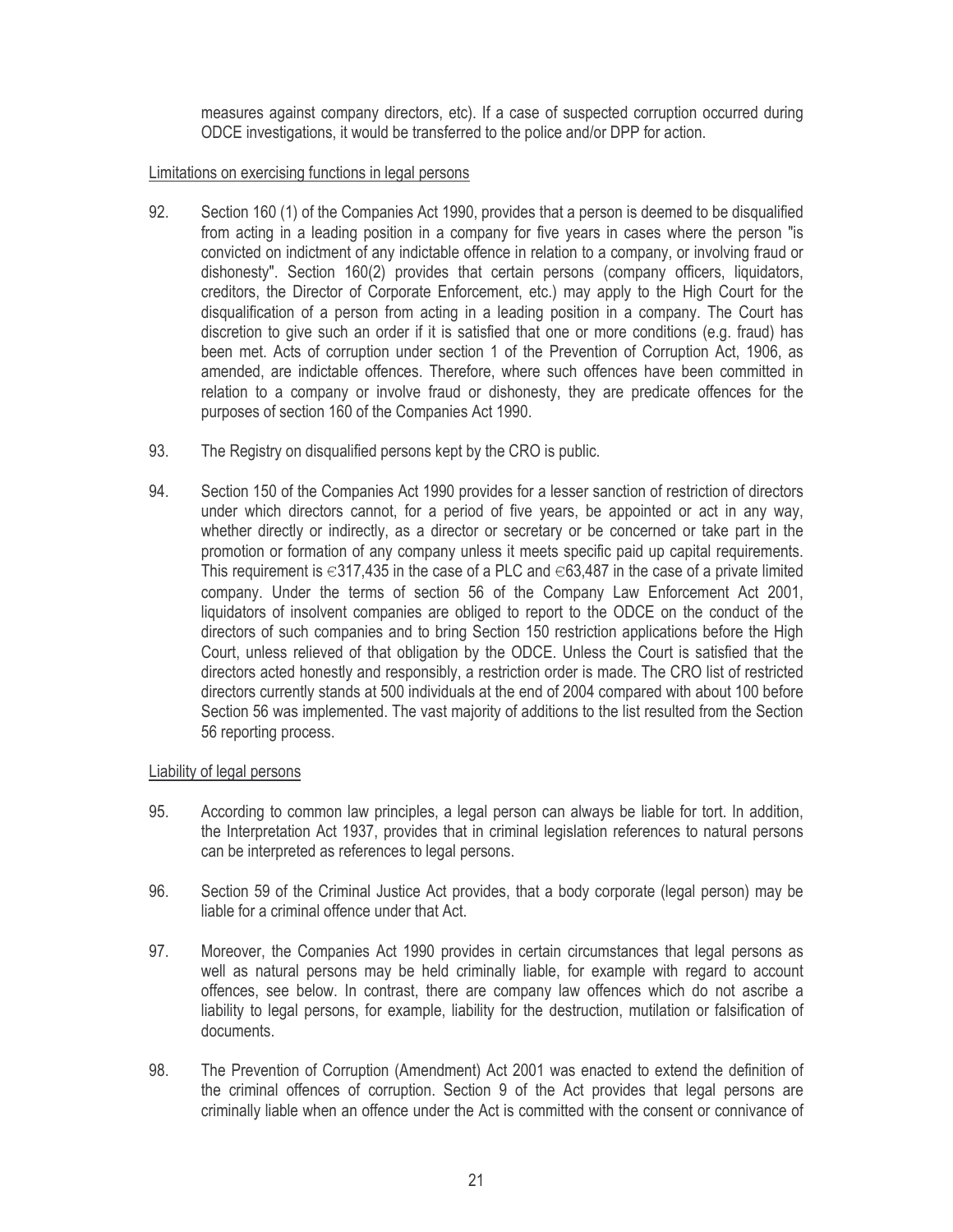or is attributable to any wilful neglect of a director, manager, secretary or other officer of the body corporate. There is nothing in the legislation to preclude the prosecution of the legal person without the conviction of the natural person, however, Section 9 stipulates that there has to be proof that the natural person did commit the offence. The liability would normally be considered in the same proceedings with regard to both the physical and the legal person. There is no requirement that the benefit has to be effectively realised; the legislation is drafted in such a way that it is clear where a person who for example agrees to receive a bribe is also quilty of an offence in the same manner as where the benefit is actually received (see section 2 of the Prevention of Corruption (Amendment) Act 2001).

### **Sanctions**

99. The sanction for legal persons convicted for corruption or money laundering is an unlimited fine. There is no record in the Irish jurisdiction of a company (legal person) being found liable for an act of corruption.

### Tax deductibility

 $100.$ Facilitation payments, bribes or similar payments, which would amount to criminal offences, have never been tax deductible in Ireland. Only disbursements that are "wholly and exclusively laid out or expended for the purposes of the trade or profession" are allowable. The relevant legislation is contained in section 81(2)(a) of the Taxes Consolidation Act 1997. Bribery, both active and passive, are criminal offences under the Prevention of Corruption Acts 1889 to 2001.

#### Tax authorities

- $101.$ The Revenue Commissioners - who work closely with the Police and are represented in the Criminal Assets Bureau – are involved in the reporting to the Police of criminal offences, including corruption and money laundering where their officers come across evidence of any such offence. The mechanisms used include the disclosure of information to the CAB, the Police or other officers of the Revenue Commissioners (Section 8 (7) of the Criminal Assets Bureau Act).
- $102.$ Section 1 of The Disclosure of Certain Information for Taxation and Other Purposes Act provides the legal mechanism by which law enforcement bodies can access tax records when investigations are being conducted relating to drug trafficking, money laundering, corruption and other offences where confiscation orders can be made. This Section inserts a new Section 63A to the Criminal Justice Act, 1994 which allows an authorised officer of the Irish Revenue in certain circumstances to pass on information to a senior member of the Police. Effectively, this allows the tax administration to share information with the National Police.

#### Account offences

103. Under Section 202(9) of the Companies Act 1990, companies are required to keep accounting records for six years. Moreover, under Section 886 of the Taxes Consolidation Act, all companies which are chargeable to tax must retain accounting records and books for a period of six years. There are no exceptions to these rules. The GET was informed that the Office of the Director of Corporate Enforcement secured 8, 29 and 41 convictions (in 4, 13 and 14 cases) against companies/company directors in 2002, 2003 and 2004 respectively in this connection. These convictions were secured in relation to offences under the Companies Acts only. One example is the offence of failing to keep proper books of account (section 202(10) of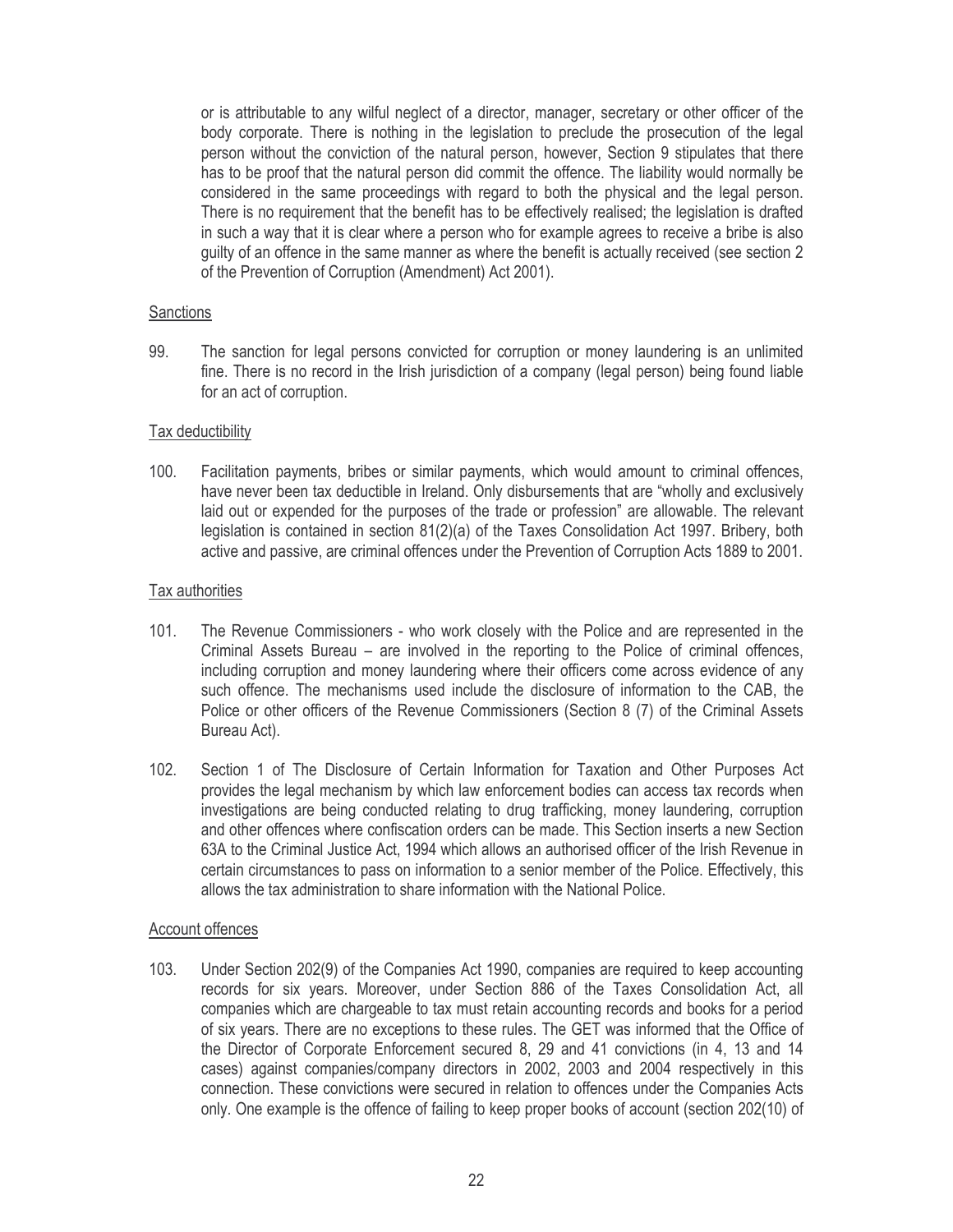the Companies Act 1990 - "the 1990 Act"). Certain undertakings such as charities and nonprofit organisations are not obliged to keep the same level of accounting records and books as commercial organisations for taxation purposes. However, under the Revenue legislation, they must be able to produce sufficient records to satisfy an officer of the Revenue Commissioners that the organisation is non-commercial in its operations.

 $104.$ The GET was informed that the maximum fine available for the summary prosecutions in a case of a failure by a company director to keep proper records of account, was limited to 1900 euros. The use of invoices or any other accounting documents or records containing false or incomplete information or double invoices are criminal revenue offences under Section 1078 of the Taxes Consolidation Act. On conviction on indictment the penalty is €126,970 or at the discretion of the court, imprisonment for a term not exceeding 5 years or both. Moreover, Sections 242 and 243 of the Companies Act 1990 deal inter alia with the falsification, destruction and mutilation of company documents, returns, etc. in certain circumstances. Five convictions were secured against a company director in 2003 for such offences. The Criminal Justice (Theft and Fraud) Offences Act 2001 creates further accounting offences. Sections 6 and 10 relate to accounting offences and Part IV relates to forgery.

#### Role of accountants, auditors and legal professions

- $105$ Section 194(1) of the Companies Act 1990 deals with the obligation of auditors in certain circumstances to report the failure by companies/company directors to keep proper books of account to the Companies Registration Office and to the Office of the Director of Corporate Enforcement. Section 194(5) also requires auditors in certain circumstances to report to the Office of the Director of Corporate Enforcement suspected indictable offences, under the Companies Act. The incidence of such mandatory reporting was 1,594 in 2004, 1,506 in 2003 and 399 in 2002. The GET was informed that the increase between 2002 and 2003 was primarily a result of a better understanding by auditors of their reporting obligations rather than a decreased compliance by companies with regard to company law obligations.
- 106. The list of designated bodies required to report money laundering transactions includes accountants, auditors and solicitors. At present these bodies are members of the Money Laundering Steering Committee which is chaired by the Department of Finance. The Committee through ongoing consultation and discussion seeks to establish guidelines for all designated bodies to ensure full compliance with international and domestic obligations in relation to detection and reporting of offences of money laundering.
- $107.$ Representatives of accountancy bodies informed the GET that the domestic rules on the reporting of money laundering contained in the Criminal Justice Act were not completely harmonised and the interpretation of the obligation to report was difficult. The GET was also informed by these representatives that the Steering Committee on Money Laundering should preferably play a stronger role to inform all the concerned professions on how to comply with their reporting obligations in order to make this work more effective for those accountants and legal professions which participate in the Steering Group.

### **Analysis**

 $108.$ The notion of legal persons is well-defined and there is a variety of different legal persons provided for under Irish legislation. The GET noted that all forms of companies as well as branches of foreign companies are compelled to register at the Company Registration Office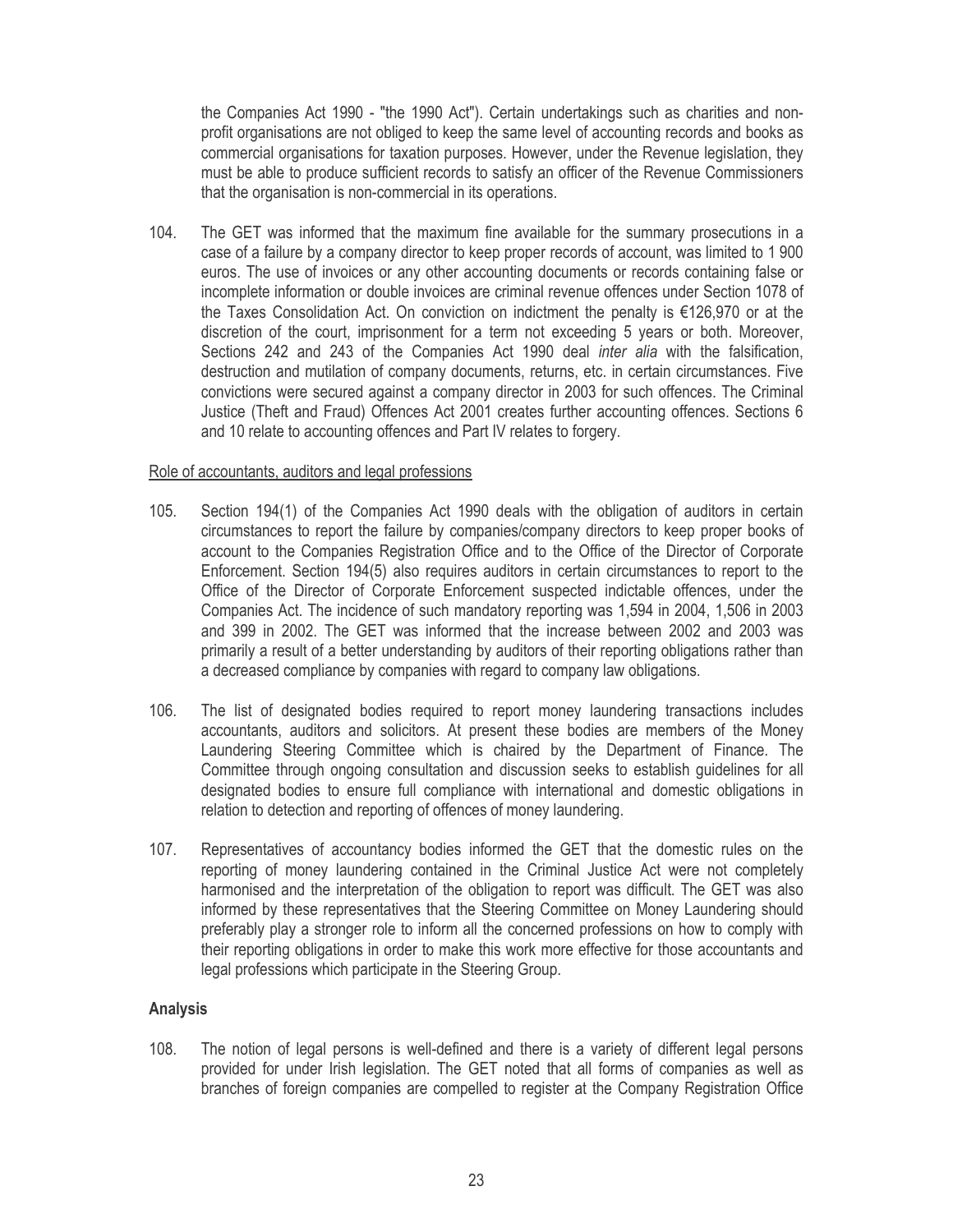(CRO), which examines and stores information delivered and makes it available to the public, inter alia, on the Internet. The CRO has a well-developed and user-friendly web site.

- $109.$ It is of crucial importance that the information contained in the company registry is correct and reliable. This is particularly significant with regard to the prevention of legal persons being used to shield inappropriate activities, such as corruption. A thorough control of the data submitted to the registration authorities is therefore preferable, but at the same time it must be taken into account that the CRO has a large number of registrations to deal with (some 15 000 per year). Consequently, there is a balance to be struck between the efficiency of a registration system and the interest to avoid that companies become vehicles for criminal activity. In this respect, the GET noted that, on the one hand, the CRO appeared to be very service orientated and that it would normally process an application speedily (only three days). On the other hand, the checking of the information submitted was merely formalistic with regard to the required documents for an application and that few checks (see paragraph 109) with regard to the persons behind the registration request (founders, directors, etc) for example, concerning their identity, nationality or even their existence were carried out. It is true that the Irish system is based on the "good faith principle" and that the submission of false information could be reported by anyone and subject to subsequent criminal proceedings and punishment, *inter alia*, following investigation of the Office of the Director of Corporate Enforcement and the DPP. However, the GET was of the opinion that some material basic checks should preferably be carried out in the registration process, at least concerning the identity of the persons behind the requests for registrations. The GET therefore recommends to consider strengthening the material checking function of the Company Registration Office (CRO) with regard to the accuracy of information submitted in the registration process, in particular, with regard to the identity of persons behind a legal person.
- 110. According to the Criminal Justice Act 1994 and the Prevention of Corruption Amendment Act 2001, legal persons can be held criminally liable for active bribery and money laundering. Generally, there must be proof that a physical person committed the offence, but the physical person does not necessarily have to be convicted. However, at the time of the visit by the GET trading in influence was not criminalised as such but a Criminal Justice (miscellaneous provisions) Bill was under preparation in order to criminalise trading in influence with regard to physical as well as legal persons. The GET welcomed this information and did not consider it necessary to issue a recommendation in these circumstances.
- $111.$ Legal persons are subject to an unlimited fine upon conviction for bribery or money laundering. but there is no record of any legal person being convicted for corruption or money laundering. As a consequence, although the sanctions provided for in the legislation appear to be effective, proportionate and dissuasive, the GET could not assess whether the sanctions as applied by the courts are also effective, proportionate and dissuasive (Article 19 of the Criminal Law Convention).
- $112.$ The GET furthermore noted with satisfaction that Irish law provides for various forms of disqualifications of physical persons from acting in leading positions in a company, following conviction of, for example, corruption. Such information is public and available on the Internet and checked by the CRO in the registration procedure.
- $113.$ The GET was told by officials that the sanctions available in the summary proceedings which were initiated by the Office of the Director of Corporate Enforcement, for example with regard to the failure of a company to keep proper records of accounts, were not considered proportionate as the fines available were limited to 1900 Euros. The GET was not in a position to assess to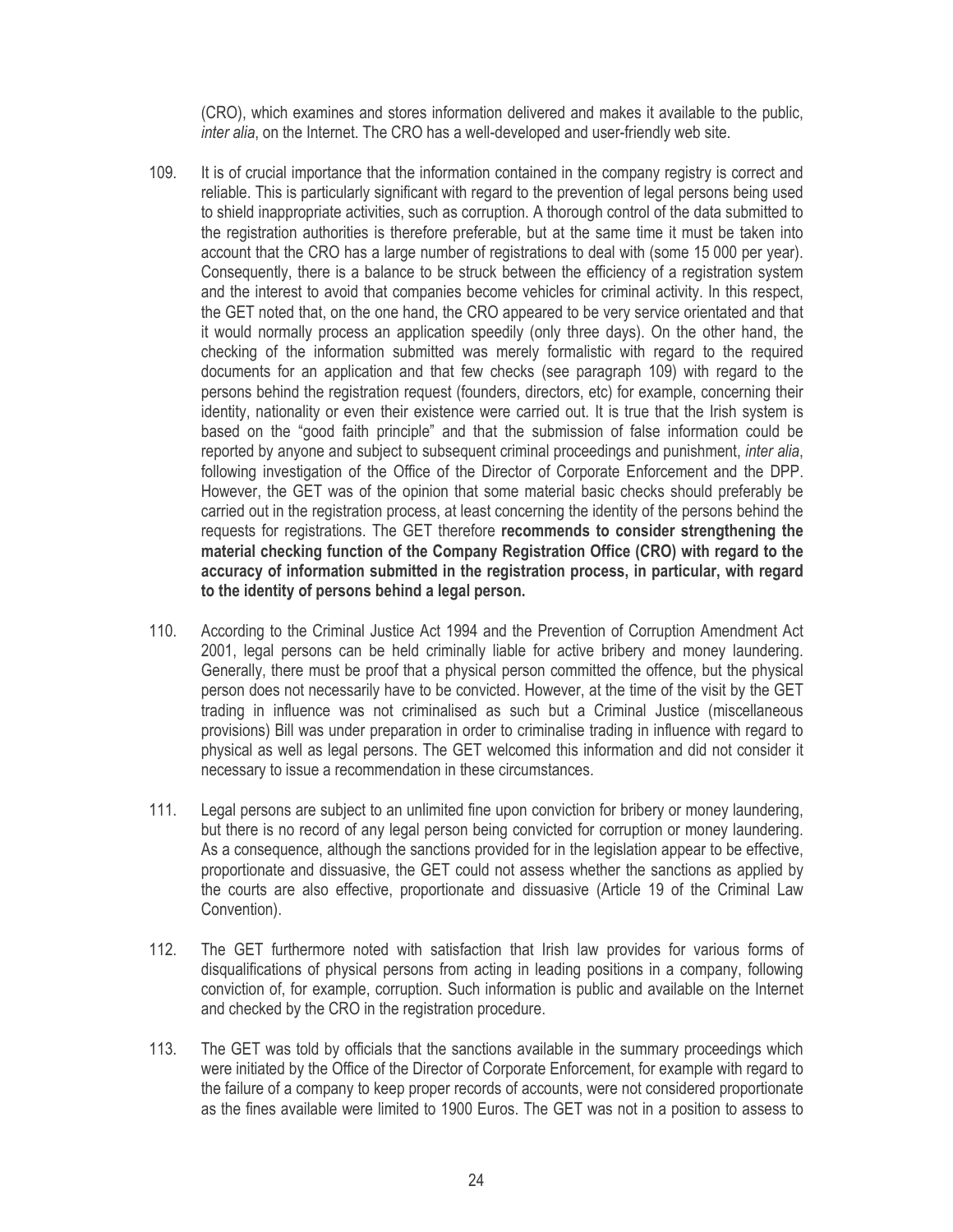what extent sanctions concerning account offences in general were adequate. It was, however, of the opinion that this situation which falls within the scope of Article 14 of the Criminal Law Convention as well as Guiding Principle 5 of the Twenty Guiding Principles needed to be dealt with by the authorities. The GET recommends to consider increasing the penal sanctions for account offences in order to ensure that the available sanctions are effective. proportionate and dissuasive.

114. A wide range of institutions and professional bodies are designated to report suspicions of money laundering. However it became apparent to the GET that the scope of these reporting requirements under the Criminal Justice Act, the 2001 Criminal Justice (Theft and Fraud Offences) Act, the various statutory instruments and the guidelines established for reporting suspicious transactions is not always clear. The GET was for example told by representatives of professional bodies designated to report, that it appeared unclear whether designated institutions and persons were required to report suspicious transactions or that in this regard all suspicious activities should be reported. The authorities, referring to Section 57 of the Criminal Justice Act 1994, have contested this position, claiming that the reporting obligation is legally clear. The GET considered that this situation could be further explored by the authorities.

#### V. **CONCLUSIONS**

- $115$ Ireland has a solid framework for dealing with proceeds of corruption and instrumentalities. The efficiency of the civil forfeiture schemes is particularly impressive, and even though the main focus in this respect is to recover proceeds in cases involving high economic values, there are rules in place which make it possible to seize and confiscate any proceeds deriving from corruption.
- 116. The public administration has during the last decade been considerably modernised towards transparency, customer-orientated services and integrity. Several laws and codes of conduct have been enacted in recent years. These are complemented by accurate monitoring mechanisms. It is important that the transparency of the administration is maintained and that all public officials are trained in applying the codes and closely involved in the further development of such guidelines. In particular, guidance to public officials on reporting instances of corruption as well as adequate protection of whistleblowers should be further developed.
- $117.$ There is generally a well developed legal system concerning legal persons; however, the registration process of companies and branches is efficient, but could be improved through enhanced material checking of the persons behind legal persons. The effectiveness and dissuasiveness of some of the penal sanctions under company law should be reviewed.
- 118. In view of the above GRECO addresses the following recommendations to Ireland:
	- i. to reconsider the system of fees for requests for access to official information according to the Freedom of Information Act as well as with regard to the available review and appeal procedures in this respect (paragraph 78);
	- ii. to introduce clear rules/guidelines and training for public officials to report instances of corruption, or suspicions thereof, which they come across in their duty and, to establish adequate protection for public officials who report instances of corruption (whistleblowers) (paragraph 82);